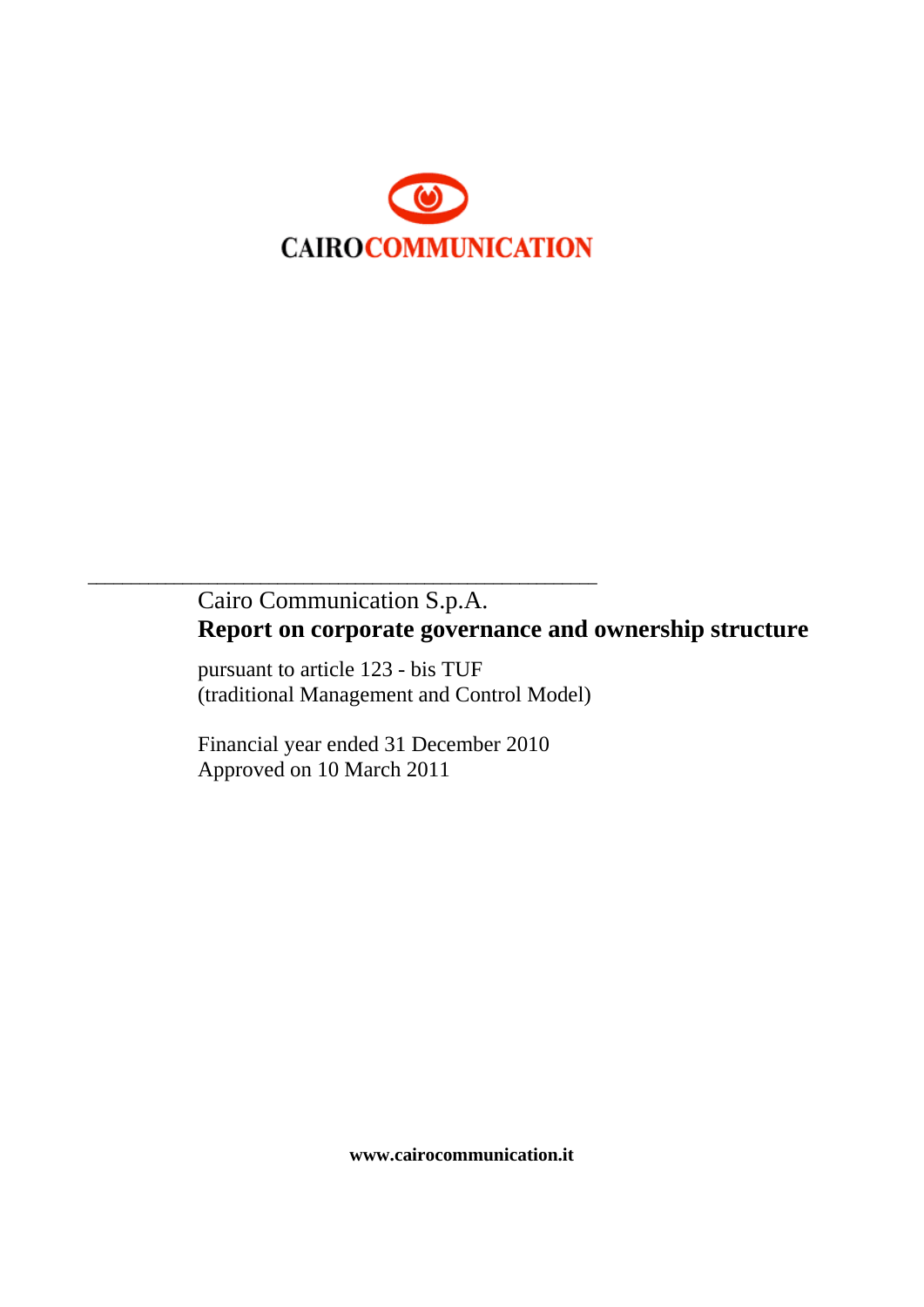## **Report on corporate governance and ownership structure**

## **1. Issuer profile**

Cairo Communication has adopted a traditional system of administration and control.

The Shareholders' Meeting is the corporate body that expresses the will of the shareholders through its resolutions. It typically appoints the Chairman. Resolutions adopted pursuant to the law and the bylaws bind all the shareholders, including those absent or dissenting.

The Board of Directors has the most ample management powers to achieve corporate objects. Elected every three years by the Shareholders' Meeting, it appoints one or more Chief Executive Officers and determines their powers, and those of the Chairman.

The Compensation Committee and the Audit Committee are bodies set up within the Board of Directors, and comprise members of the Board of Directors and provide consultative and proposal functions to the Board of Directors. The Related Party Committee, provided for by the new procedures for related party transactions adopted during the year, currently coincides with the Audit Committee.

The Board of **Auditors** is the body with the functions of overseeing observance of the law and the company bylaws and management control.

The function of financial audit is entrusted to an Audit Firm registered in the relevant professional roll and is the Company's external control body. The Firm verifies, throughout the year, the regular operation of corporate accounting and the correct recording of management events and decisions in the accounting records. It is also its responsibility to ensure that the Parent Company and consolidated financial statements correspond to the accounting records and verifications performed, and that these accounting documents conform to the governing rules.

The duties and methods of operating of these corporate bodies are governed by the law, by the company bylaws and by the decisions adopted by relevant bodies, in conformity with the regulations set forth in the Corporate Governance Code drawn up by the Corporate Governance Committee of Borsa Italiana S.p.A.

The company bylaws are available at the registered office in the corporate governance section on the Company's website [www.cairocommunication.it](http://www.cairocommunication.it/).

## **2. Information on ownership structure (pursuant to art. 123 bis of the Consolidated Finance Act – TUF) as at 10 March 2011**

Information prescribed by art. 123 bis of the TUF is as follows:

a) Share capital structure (pursuant to art. 123 bis, paragraph 1, letter a), T.U.F.)

As at 10 March 2011, the share capital of Cairo Communication S.p.A. was Euro 4,073,856.80, fully paid and subscribed, and it comprised 78,343,400 shares (as at 31 December 2009 n. 78,343,400 shares).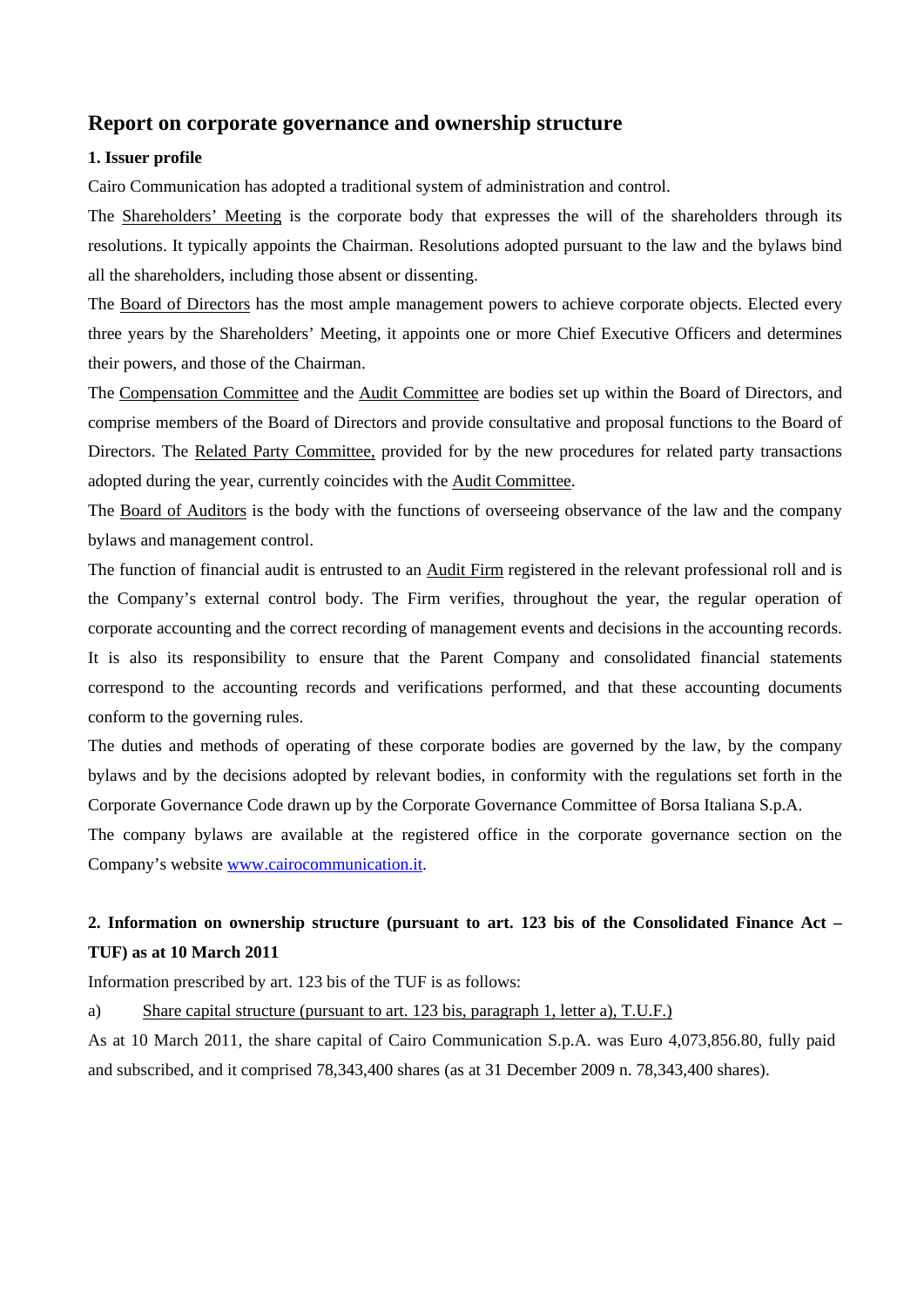|                 | $N^{\circ}$ shares | % of share capital | Listing                               | <b>Rights and</b><br>obligations               |
|-----------------|--------------------|--------------------|---------------------------------------|------------------------------------------------|
| Ordinary shares | 78,343,400         | 100%               | All Star segment of<br>Borsa Italiana | According to the<br>laws and company<br>bylaws |

No financial instruments have been issued attributing the right to subscribe to newly-issued shares.

No share incentive plans are foreseen involving share capital increases, even on a freely allocated basis.

b) Restrictions on transfer (pursuant to art. 123 bis, paragraph 1, letter b), T.U.F.)

According to the bylaws, shares are registered, indivisible and freely transferable. They are without requirements of representation, legitimization, circulation of the company investment required for securities traded on regulated markets.

## c) Significant shareholdings (pursuant to art. 123 bis, paragraph 1, letter c), T.U.F.)

As at 10 March 2011, in accordance with the information received pursuant to art. 120 of the T.U.F. and the update of the shareholders' register, the principal shareholders in Cairo Communication S.p.A. were as follows:

| <b>Declarer</b>            | Direct shareholder         | $\frac{0}{0}$<br>of ordinary<br>capital | $\frac{0}{0}$<br>of voting<br>capital |
|----------------------------|----------------------------|-----------------------------------------|---------------------------------------|
|                            |                            |                                         |                                       |
| URBANO ROBERTO CAIRO       | U.T. COMMUNICATIONS SpA    | 44.812%                                 | 44.812%                               |
|                            |                            |                                         |                                       |
| URBANO ROBERTO CAIRO       | U.T. BELGIUM HOLDING S.A.  | 15.710\%                                | 15.710%                               |
|                            |                            |                                         |                                       |
| URBANO ROBERTO CAIRO       | URBANO ROBERTO CAIRO       | 12.387%                                 | 12.387%                               |
|                            |                            |                                         |                                       |
| <b>SCHRODER INVESTMENT</b> | <b>SCHRODER INVESTMENT</b> |                                         |                                       |
| <b>MANAGEMENT LIMITED</b>  | <b>MANAGEMENT LIMITED</b>  | 2.102%                                  | 2.102%                                |

As at the same date, Cairo Communication S.p.A. held n. 771,326 treasury shares, or 0.985% of the share capital, subject to the provisions of art. 2357-ter of the Civil Code.

#### d) Securities carrying special rights (pursuant to art. 123 bis, paragraph 1, letter d), T.U.F.)

No securities conferring special controlling rights have been issued.

## e) Employee shareholdings: voting right procedures (pursuant to art. 123 bis, paragraph 1, letter e), T.U.F.)

There are no employee shareholdings and/or voting rights procedures.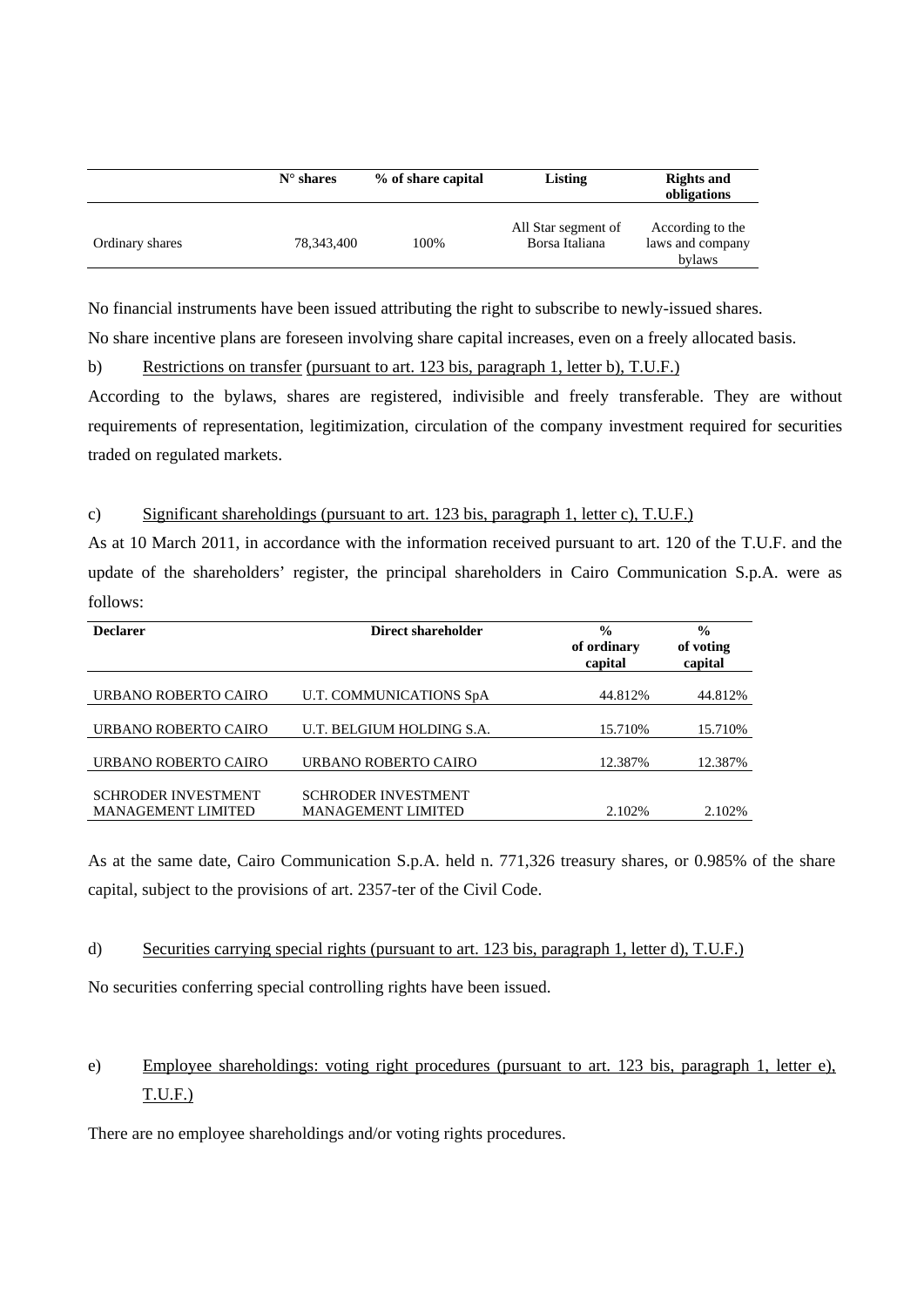f) Restrictions on voting rights (pursuant to art. 123 bis, paragraph 1, letter f), T.U.F.) There are no restrictions on voting rights other than those provided by law.

g) Shareholders' agreements (pursuant to art. 123 bis, paragraph 1, letter g), T.U.F.) No shareholders' agreements are in place pursuant to art. 122 of the T.U.F.

#### *h*) Change of control clauses (pursuant to art. 123 bis, paragraph 1, letter h), T.U.F.)

The Company and/or its subsidiaries have signed no significant agreements that come into effect, are altered or terminate in the event of a change in the control of the contracting entity.

## i) Delegations to increase share capital and authorization to acquire treasury shares (pursuant to art. 123 bis, paragraph 1, letter m), T.U.F.)

There are no delegations to increase the share capital pursuant to art. 2443 of the Civil Code or to issue equity financial instruments.

On 28 April 2010, after revoking a similar resolution adopted on 29 April 2009, the Shareholders' Meeting approved the proposal to acquire treasury shares in accordance with art. 2357 and subsequent articles of the Civil Code, for the purpose of stabilizing the Company share price and sustaining liquidity, and, if deemed necessary by the Board of Directors, of establishing a "shares stock" as provided in Consob regulation 16839/2009.

The Board was authorized to acquire treasury shares up to the maximum number permitted by law, for a period of 18 months from the date of authorization, by use of available reserves, including the share premium reserve, as resulting from the last approved annual financial statements. Specifically, the Board of Directors will be authorized to acquire treasury shares on one or more occasions, acquiring shares directly on the market and through authorized intermediary - according to the procedures provided by art. 144 (ii), paragraph 1, letter b of the Stock Exchange Regulations and relevant Instructions – and, in case such operations are carried out, according to accepted market practices, pursuant to the regulations introduced by Consob Resolution No. 16839/2009.

Minimum price and maximum acquisition price per share are set at an amount equal to the average official purchase price of the share on Borsa Italiana S.p.A. for the 15 working days preceding the purchase respectively reduced or increased by 20%, in any event within a maximum limit of Euro 6.5 per share. In case such operations are carried out according to accepted market practices, the purchase of treasury shares is subject to further limits, including price limits, provided for thereto.

The proposal of the Board also allows for the authorization to sell, on one or more occasions, any acquired treasury shares, setting the minimum sale price per share no lower than the minimum price calculated following the criteria adopted for their purchase. Should the treasury shares be sold according to accepted market practices pursuant to Consob Resolution 16839/2009, the sale of treasury shares shall be subject to further limits, including price limits, provided for thereto.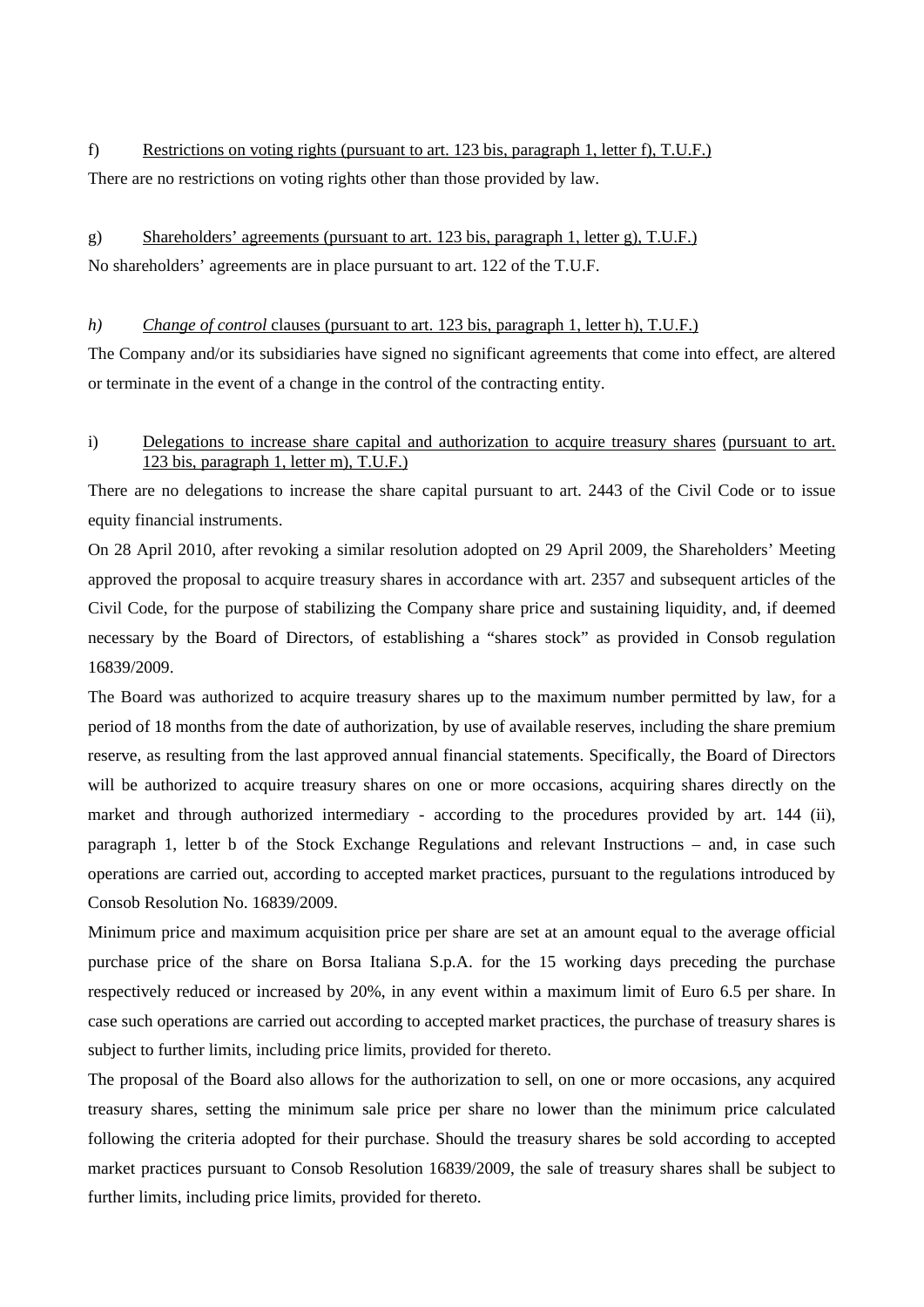In 2010, as part of the buyback plans, no treasury shares were acquired or sold.

As at December 2010, Cairo Communication held a total of n. 771,326 treasury shares, or 0.985% of the share capital.

#### l) Management and coordination activities

Cairo Communication currently carries out management and coordination activities in relation to the following companies:

- Cairo Pubblicità S.p.A.
- Cairo Editore S.p.A.
- Cairo Publishing S.r.l.
- Cairo Due S.r.l.
- Il Trovatore S.r.l.
- Edizioni Anabasi S.r.l.
- Diellesei S.p.A. in liquidation

Cairo Communication, though subject to rightful control by UT Communication S.p.A. – which is directly controlled by dott. Urbano R. Cairo – is neither subject to the direction and coordination of such company, nor of any other entity. The Board of Directors of Cairo Communication has come to such conclusion taking account of the absence of further elements (with respect to mere control) that may lean towards the existence of a unitary direction and the circumstance that UT Communication S.p.A. is, *de facto*, a holding company and has never actually exercised any policy-making functions and/or interference in the management of the Issuer, restricting its activities to the management of its own controlling investment.

\*\*\*

Information prescribed by art. 123-bis, paragraph 1, letter (i) ("*agreements between the Company and the directors, members of the management board or supervisory board providing for compensation in the event of resignation or unjust dismissal ….*" and letter l) ("*provisions applicable to the appointment and replacement of directors and to changes to the bylaws, if diverging from the legislative and regulatory provisions that might also apply*") are illustrated in the section of the Report on the Board of Directors (Sect. 4.1).

#### **3. Compliance (pursuant to art. 123 bis, paragraph 2, letter a), T.U.F.)**

The Cairo Communication Group has adopted a Corporate Governance Code for listed companies approved in March 2006 by the Corporate Governance Committee and promoted by Borsa Italiana, and also available on the Company's website [www.cairocommunication.it](http://www.cairocommunication.it/) and on www.borsaitaliana.it.

No Group company is subject to non-Italian law that would influence the structure of Corporate Governance.

#### **4. Board of Directors**

4.1 Appointment and replacement of directors and changes to the bylaws (pursuant to art. 123 bis, paragraph 1, letter h), T.U.F.)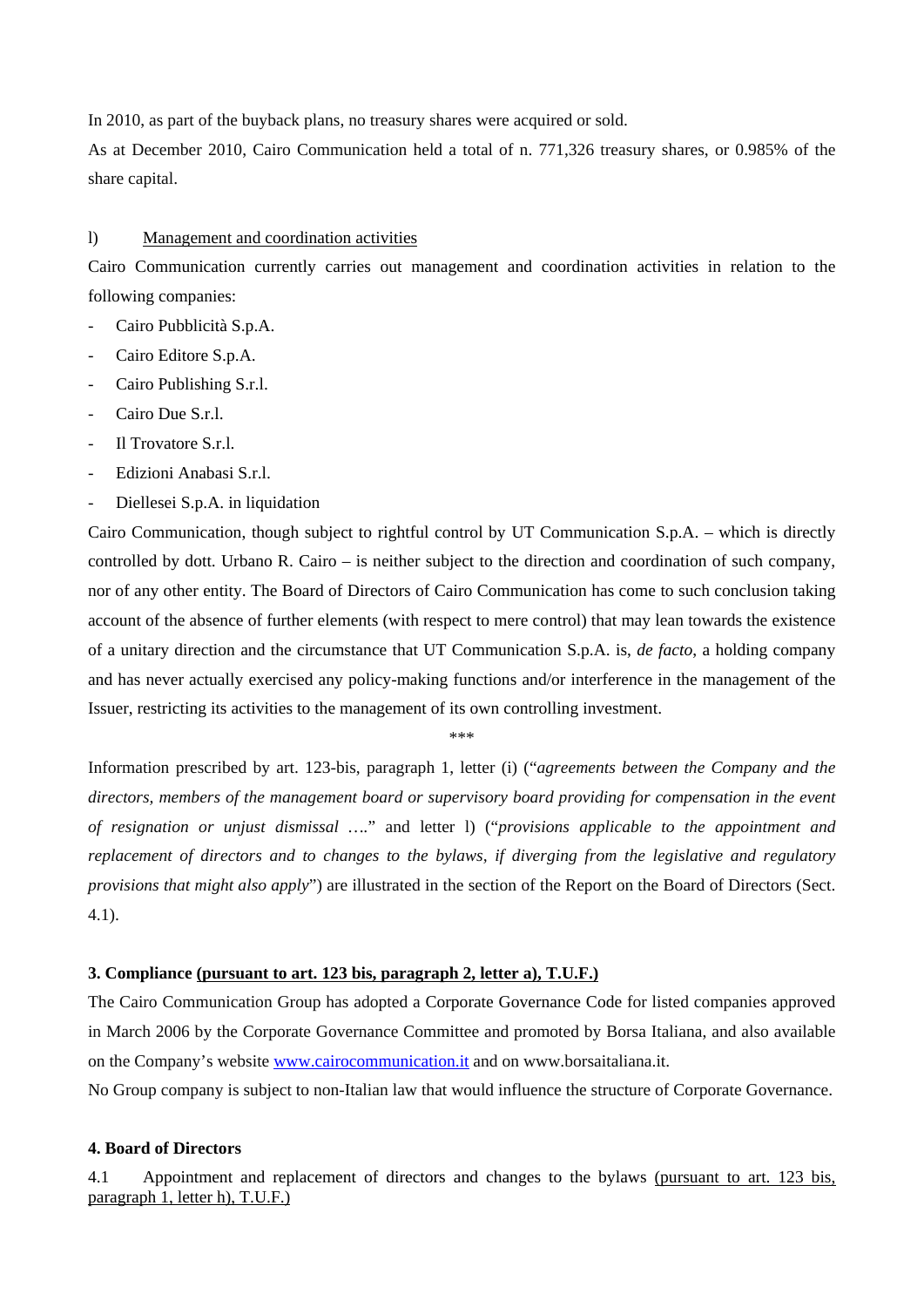The Board of Directors is appointed by the Shareholders' Meeting on the basis of lists presented by shareholders pursuant to articles 14 and 15 of the bylaws.

Specifically:

- lists must be filed with the registered office within the  $25<sup>th</sup>$  day prior to the date on which the Shareholders' Meeting is called to decide on the appointment of the members of the Board of Directors, and made available to the public at the registered office, on the Company website and according to the procedures and law and regulations, at least 21 days before the date of the Meeting;
- lists admitted to the voting are those submitted by shareholders who, either individually or jointly with other shareholders, represent at least 2.5% of the shares entitled to vote in the ordinary meeting, or other minimum amount set by Consob. Ownership of the minimum stake required for submission of the lists is determined on the basis of the shares recorded in the name of the shareholder on the date the lists are filed with the Company. the relevant prescribed certification may also be submitted subsequent to the filing, provided submission is made within the time limit prescribed for publication of the lists.
- for the purposes of the appointment of the directors, account is taken exclusively of lists that have received at least half the votes established by the bylaws for the submission of lists;
- candidates shall appear in the lists in progressive order and equivalent to the number of directors to appoint. Should more than one list receive at least half the votes as required by the bylaws for submission of the lists, candidates appointed to the position of director shall be those appearing in the list that has received the highest number of votes, except for the last candidate appearing in the list and the candidate appearing on top of the list that has received the second-highest number of votes that is in no way, even indirectly, connected with the shareholders that have submitted or voted the list that has received the highest number of votes, subject to the possession of the requirements of independence set forth in art. 148, paragraphs 3 and 4 of the TUF and of further requirements set forth in the Corporate Governance Code of Borsa Italiana S.p.A., failing which the appointed candidate, in his/her place, shall be the first candidate appearing in progressive order on the list possessing the foregoing requirements of independence. Should two or more lists reach a tie, the prevailing list shall be the list possessing the largest shareholding or, in the event of a tie, the highest number of shareholders;
- each list must contain candidates possessing the requirements of independence referred to in art. 147-*ter*, paragraph 4, of the TUF, and further requirements set forth in the Corporate Governance Code of Borsa Italiana S.p.A., in the minimum amount established by the provisions of law and regulations, taking also into account the share listing segment;
- in order to be admitted to the voting, each list must be accompanied by detailed information on the professional and personal qualifications of the candidates, by the statement on possession of the requirements of independence prescribed by law and by further requirements set forth in the Corporate Governance Code of Borsa Italiana S.p.A., and by indication of the identity of the shareholders who have submitted the lists and total percentage of shares held.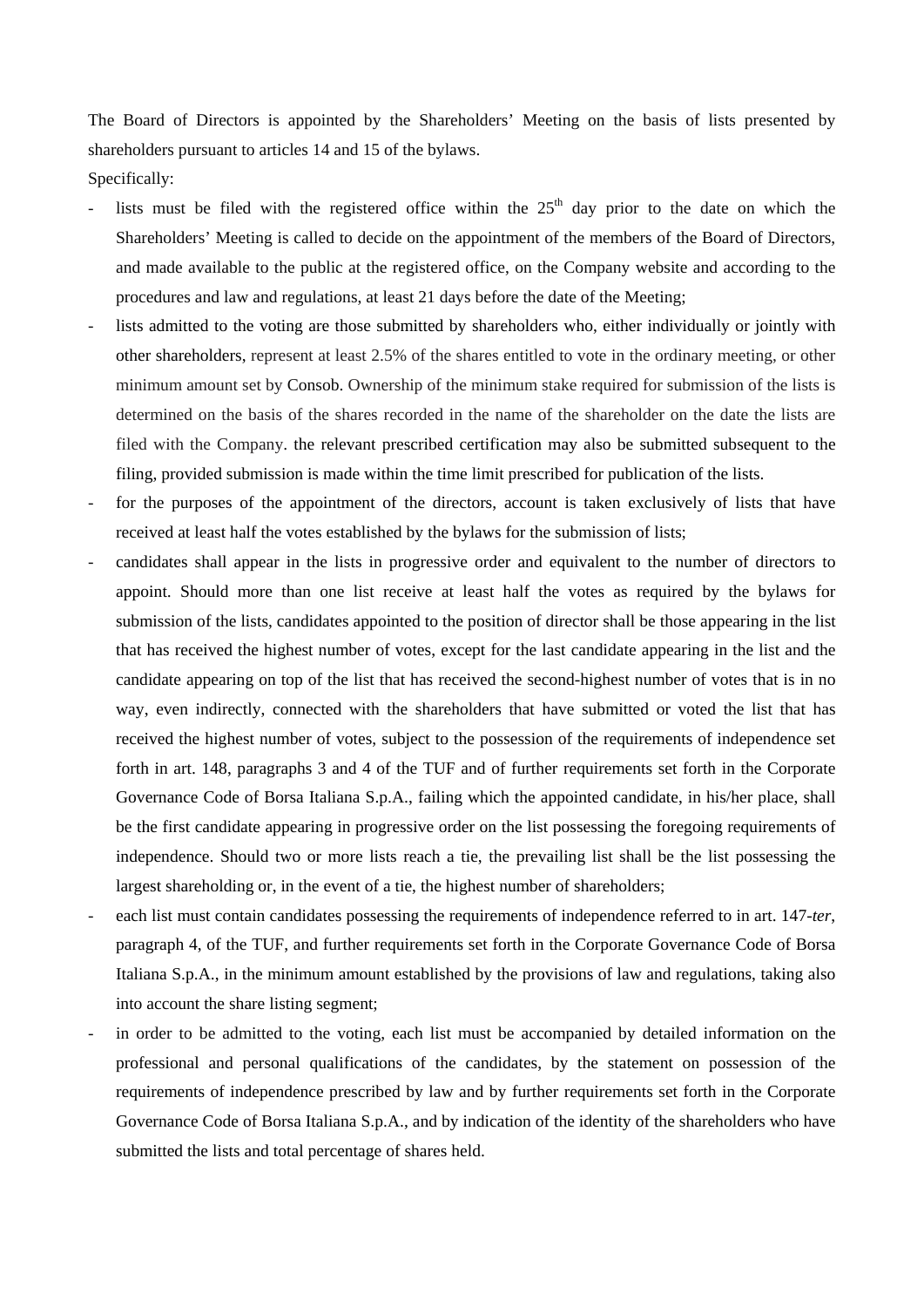Mention must be made, for the purposes set forth in art. 123 *bis,* paragraph 1, letter (l) of the T.U.F. that, pursuant to art. 21, paragraph 2 of the bylaws, without prejudice to the competence of the Extraordinary Shareholders' Meeting, which has the authority to decide on the matter, pursuant to art. 2365 of the Civil Code, the Board of Directors is authorized, inter alia to adopt resolutions concerning merger, in the cases set forth in articles 2505 and 2505 of the Civil Code, capital reduction in the event of shareholder withdrawal, harmonization of the bylaws to mandatory provisions of law, relocation of the registered office to other premises in Italy.

#### 4.2Composition (pursuant to art. 123 bis, paragraph 2, letter d), T.U.F.)

The Shareholders' Meeting on 28 April 2008 appointed the Board of Directors of the Company for a threeyear period, until approval of the financial statements as at 31 December 2010, on the basis of the single list presented by the majority shareholder, UT Communications S.p.A., and is composed of:

- three Executive Directors: the Chairman Urbano Cairo, Uberto Fornara and Marco Pompignoli,
- two Non-Executive Directors: Antonio Magnocavallo and Roberto Cairo and
- two Independent Directors, also possessing further requirements pursuant to the Corporate Governance Code issued by Borsa Italiana S.p.A. and required by the company bylaws: Marco Janni and Roberto Rezzonico.

With the Shareholders' Meeting called to approve the financial statements as at 31 December 2010, the Board of Directors concludes its mandate. The Meeting must, therefore, appoint the new Board, prior to the decision on the number of directors and their term, and the Chairman of the Board.

To date, the Board has no general criteria in place regarding maximum number of positions held by a director and control in other companies that may be considered compatible with the effective performance of a director's functions for the Issuer.

The directors of Cairo Communication hold no other position in companies listed on regulated markets, financial companies, banks, insurance companies or major companies, except for Avv. Marco Janni, who is chairman of CO.MO.I. SIM S.p.A. and of Intesa Lease SEC S.r.l. and board member of Intesa SEC 3 S.r.l., and for avv. Antonio Magnocavallo, until April 2010, board member and member of the executive committee of Credito Artigiano S.p.A.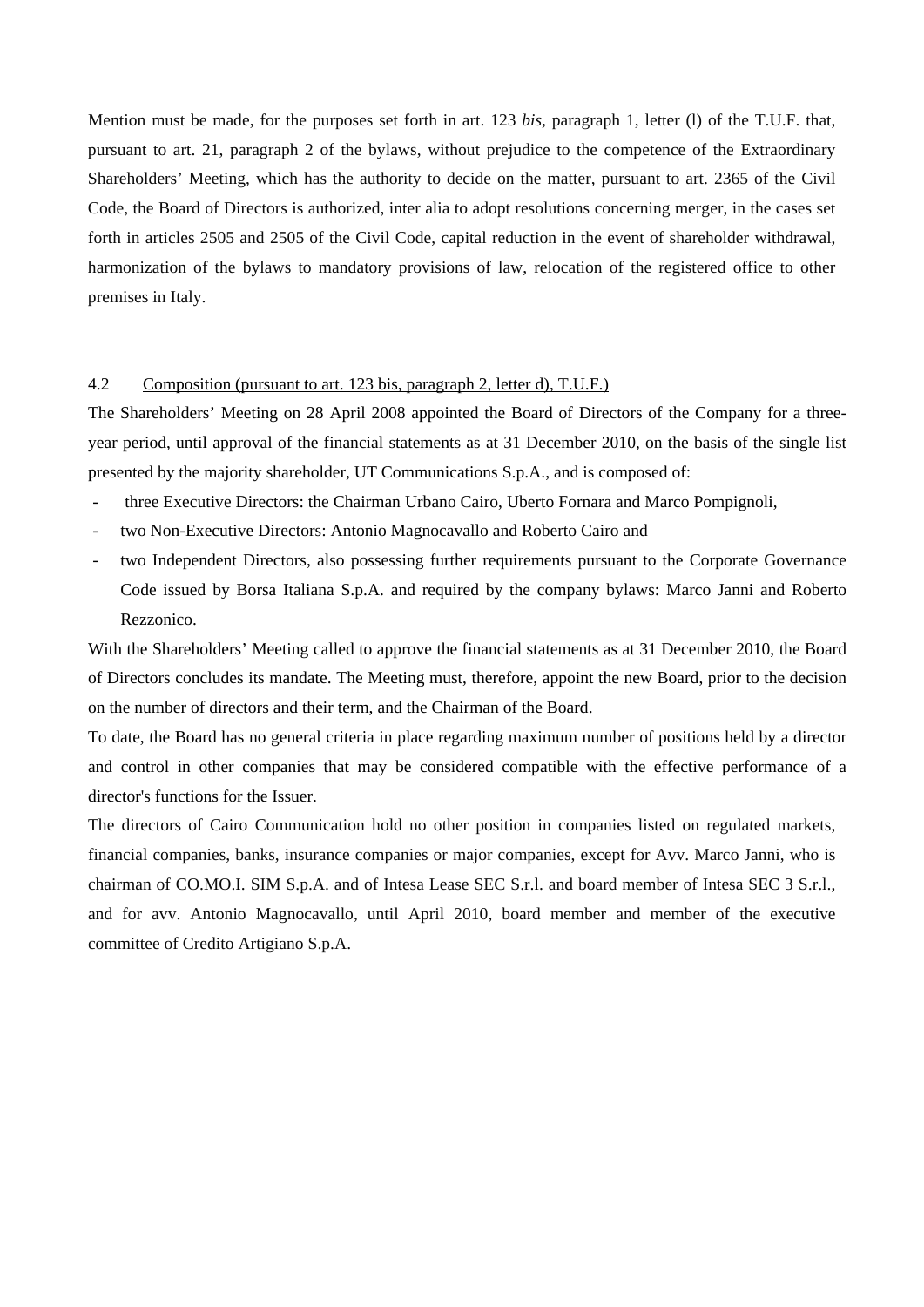| Number of meetings carried out<br>during the year |                              | BoD: 6<br>1. |                   | <b>Audit Committee: 6</b> |      | <b>Compensation Committee: 2</b>           |              |      |                           |      |
|---------------------------------------------------|------------------------------|--------------|-------------------|---------------------------|------|--------------------------------------------|--------------|------|---------------------------|------|
| <b>BOARD OF DIRECTORS</b>                         |                              |              |                   |                           |      | Audit<br>Committee                         |              |      | Compensation<br>Committee |      |
| <b>ROLE</b>                                       | <b>Members</b>               | Executive    | Non-<br>executive | Independent               | **** | Number of<br>other<br>positions<br>held ** | ***          | **** | ***                       | **** |
| Chairman                                          | Dr. Urbano<br>Cairo          | X            |                   |                           | 100% | $\overline{\phantom{a}}$                   |              |      |                           |      |
| <b>Managing</b><br><b>Director</b>                | Dr. Uberto<br>Fornara        | X            |                   |                           | 100% |                                            |              |      |                           |      |
| <b>Director</b>                                   | Dr. Marco<br>Pompignoli      | X            |                   |                           | 100% |                                            |              |      |                           |      |
| <b>Director</b>                                   | Dr. Roberto<br>Cairo         |              | X                 |                           | 100% |                                            |              |      |                           |      |
| <b>Director</b>                                   | Avv. Antonio<br>Magnocavallo |              | X                 |                           | 100% | 1                                          | $\mathbf{x}$ | 83%  | X                         | 100% |
| <b>Director</b>                                   | Avv. Marco<br>Janni          |              |                   | X                         | 100% | $\overline{\phantom{a}}$                   | $\mathbf{X}$ | 100% | X                         | 100% |
| <b>Director</b>                                   | Dr. Roberto<br>Rezzonico     |              |                   | X                         | 100% |                                            | X            | 100% | X                         | 100% |

*\*\*\*\* Percentage of meetings attended by Directors* 

*\*\*\* An X in this column indicates if the Director is also on the Committee* 

*\*\* Number of directorships or auditor positions held in other companies quoted on the stock exchange, including finance companies, banks and insurance companies, or of relevant size.*

Urbano Cairo is the founder of the Group and has led its growth and development. A graduate in business corporate administration from the Bocconi University, he has significant experience in the publishing and advertising segments. He started working with Fininvest in 1982 as assistant to Silvio Berlusconi. He went to work for Publitalia '80 in 1985, where he was appointed Vice-General Manager in 1990. In 1991 he was appointed as managing director of Mondadori Pubblicità. In December 1995 he founded Cairo Pubblicità, which initiated its distributorship activity for a number of RCS Group magazines. He has therefore been the main leader behind Cairo Communication Group's growth, whose main phases are associated with the 1998 acquisition of the company Telepiù Pubblicità, followed by Cairo TV, dedicated PAY TV distributor, the February 1999 acquisition of Editoriale Giorgio Mondadori, Cairo Communication's listing in 2000, the contract for the exclusive rights for the sale of advertising space on La7 at the end of 2002, the birth of Cairo Editore in 2003 and his subsequent activity in developing successful new publishing initiatives (the launch of "For Men Magazine" and "Natural Style" in 2003, "Settimanale Dipiù" in 2004, "Dipiù TV", "Diva e Donna" in 2005 and "TV Mia" in 2008).

Uberto Fornara is a graduate in business administration from the Bocconi University, and has worked within the Group since its inception, having previously gained significant experience in the publishing segment with Publitalia '80 from 1998 and then in Mondadori Pubblicità, of which he was appointed Director of Customer Service in 1994. He is also CEO of Cairo Pubblicità S.p.A.

Marco Pompignoli was appointed as Chief Financial Officer in June 2000 and is Financial Reporting Manager of Cairo Communication S.p.A. He is a graduate in business administration and has previously worked in leading audit firms, having gained experience in Italy and abroad.

Roberto Cairo, Urbano Cairo's brother, is an entrepreneur in real-estate brokerage with the company Il Metro Immobiliare, with offices in Milan and in Liguria.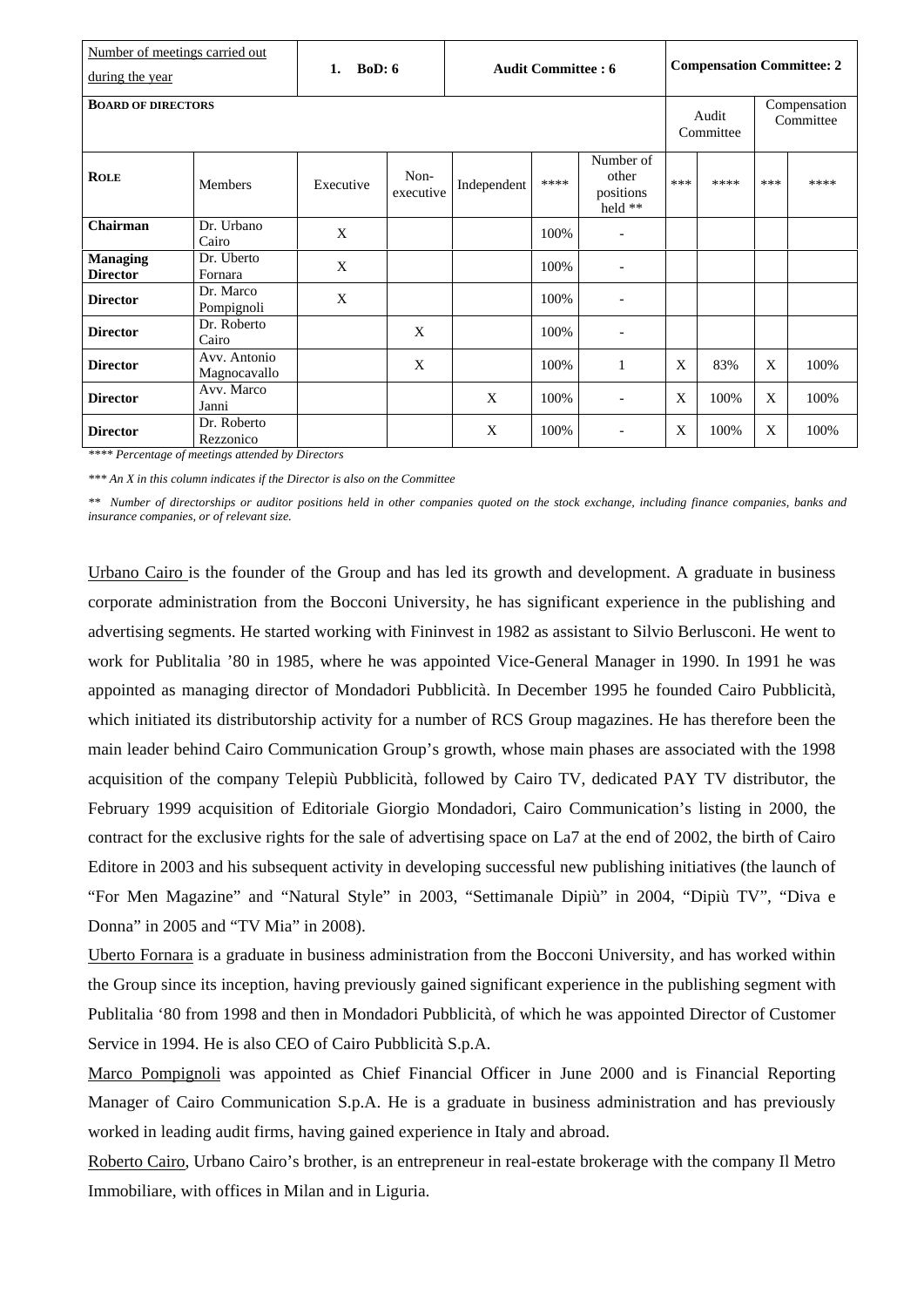Antonio Magnocavallo has been a professional civil and corporate lawyer in Milan since 1961 and is currently in partnership (Magnocavallo e Associati). He is currently board member of Fondazione Gruppo Credito Valtellinese (until April 2010 he was board member and member of the executive committee of Credito Artigiano S.p.A.) and chairman of a number of large foundations and associations. Mr. Magnocavallo has provided legal assistance and consultancy to the Cairo Communication Group since 1998.

Marco Janni graduated in civil procedural law in 1960 and was assistant to the chair of civil procedural law at the University of Milan. He is *of counsel* at the NCTM law firm, which deals with civil, commercial and corporate law. He was director in large banking groups.

Roberto Rezzonico, chartered accountant, is currently Chairman of the Board of Auditors or principal auditor in a number of important industrial groups (Nestlè Italiana S.p.A., Nespresso Italia S.p.A., Siemens Holding S.p.A., Osram S.p.A., Pirelli Labs S.p.A.).

## 4.3 Role of the Board of Directors

The Board of Directors met 6 times during the year. The Board meetings lasted an average of 2 hours. Six meetings are planned for the current year, one has already taken place.

The Board of Directors holds the power to purchase, sell or alter companies or company branches, and the power to grant guarantees or finance. These powers, or the following powers, cannot be delegated to individual directors:

- a) examination and approval of company strategic, industrial or financial plans or those relating to the Cairo Communication Group;
- b) Group's system of corporate governance or structure;
- c) attribution or revocation of powers to Directors;
- d) examination and approval of (i) extraordinary transactions, and (ii) transactions involving a potential conflict of interest.

The Board of Directors has also identified the transactions of financial and economic relevance that may only be approved by the Board.

Such transactions have been identified and defined, starting with the term "transaction" which has been taken to mean:

- i) disposals of assets, tangible or intangible, even those with no related cost or payment;
- ii) granting of either temporary or permanent rights relating to intangible assets (trademarks, brands, copyrights, databases, etc.)
- iii) providing work or services;
- iv) granting or obtaining finance and guarantees (including letters of patronage);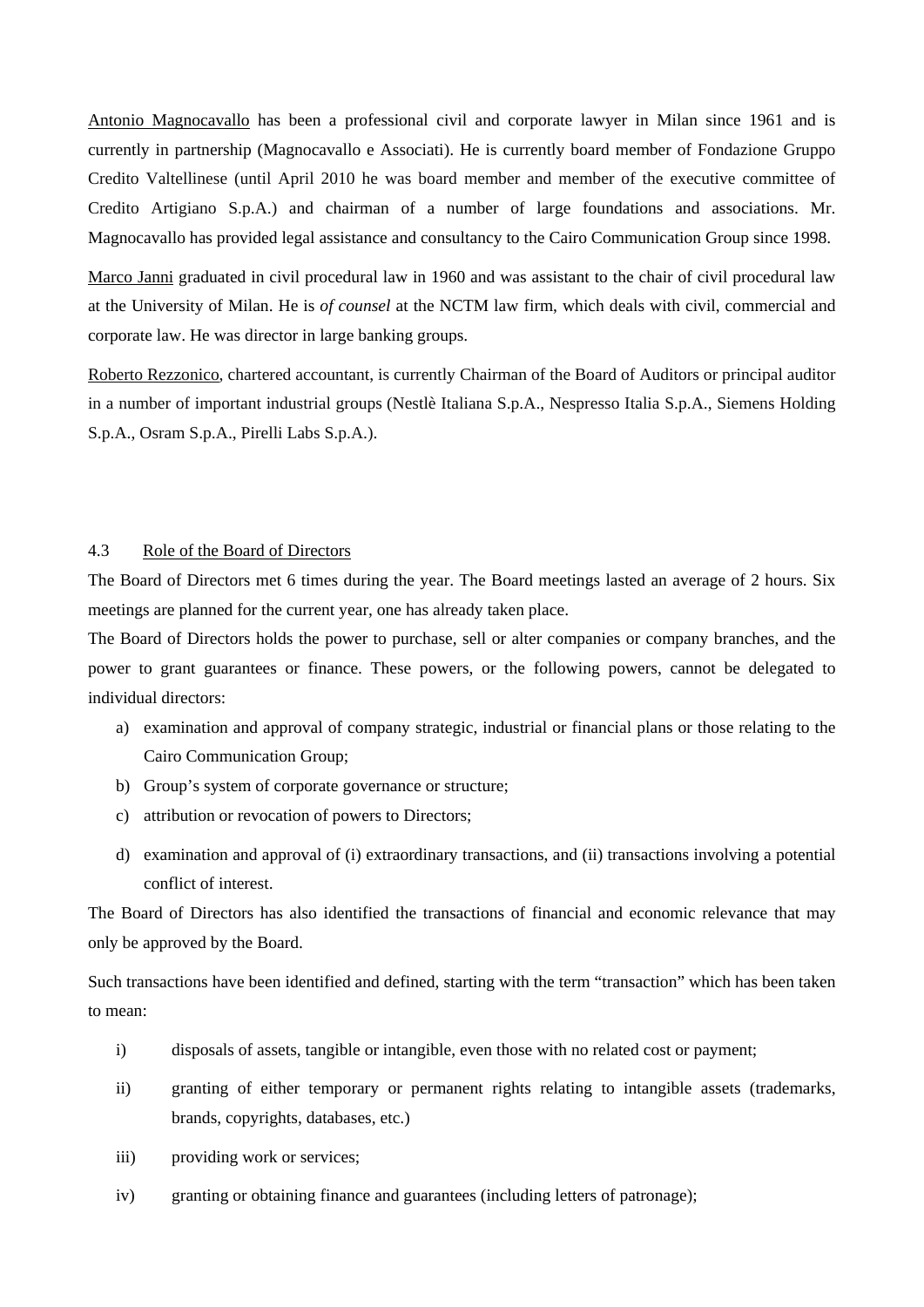v) any other action pertaining to property rights.

Transactions of financial and economic relevance are those that must be disclosed to the market in accordance with art. 114 of the Consolidated Finance Act, by their nature, procedure or the nature of the counterparty, or those with a value of over Euro 5 million. The signing of advertising sales contracts, the Company's typical activity, is not deemed a significant operation if it does not involve cost commitments or other financial commitments beyond the granting of a percentage of the revenue generated by the contract to the media owner.

With regard to self-regulation, these transactions are the responsibility of the Directors and as such are subject to prior approval by the Board of Directors. If it is not possible for the Board of Directors to meet, for reasons of time pressure or other particular circumstances, the Chairman of the Board of Directors of the Company can carry out the transaction pending the approval of the Board of Directors which would then meet at the earliest possible opportunity.

Even significant related party transactions - as described below in paragraph 12 *"related party transactions"* - are reserved to the exclusive competence of the Board of Directors of the Company and cannot be delegated.

During the year, the Board:

- evaluated the appropriateness of the organizational, administrative and general accounting structure of the company and of its strategically important subsidiaries (based on their contribution of Group profits and revenues, Cairo Editore S.p.A., Cairo Pubblicità S.p.A. and Cairo Publishing S.r.l.), with particular reference to the internal audit system and the management of conflicts of interest; such valuation was undertaken on the basis of information and evidence gathered through investigation performed by the Audit Committee and through contribution by Company Management and the internal audit manager,
- after examining the proposals of the relevant committee and having taken council of the Board of Auditors, and prior to the non-binding opinion of the Related Party Committee, the Board of Directors determined compensation of the managing directors and of the directors with specific responsibilities, and in addition, wherever not provided for by the Shareholders' Meeting, the division of total compensation due to the members of the Board of Directors,
- evaluated the general management trend, taking particular account of information received from Management responsible, in addition to comparing results achieved with forecasts.

The Board of Directors carried out an evaluation on the size, composition and role of the Board of Directors itself and of its committees, noting that:

- the size of the Board of Directors (seven members in terms of the bylaws requirement of between five and eleven members) appears reasonable, taking into consideration the size and nature of corporate activities;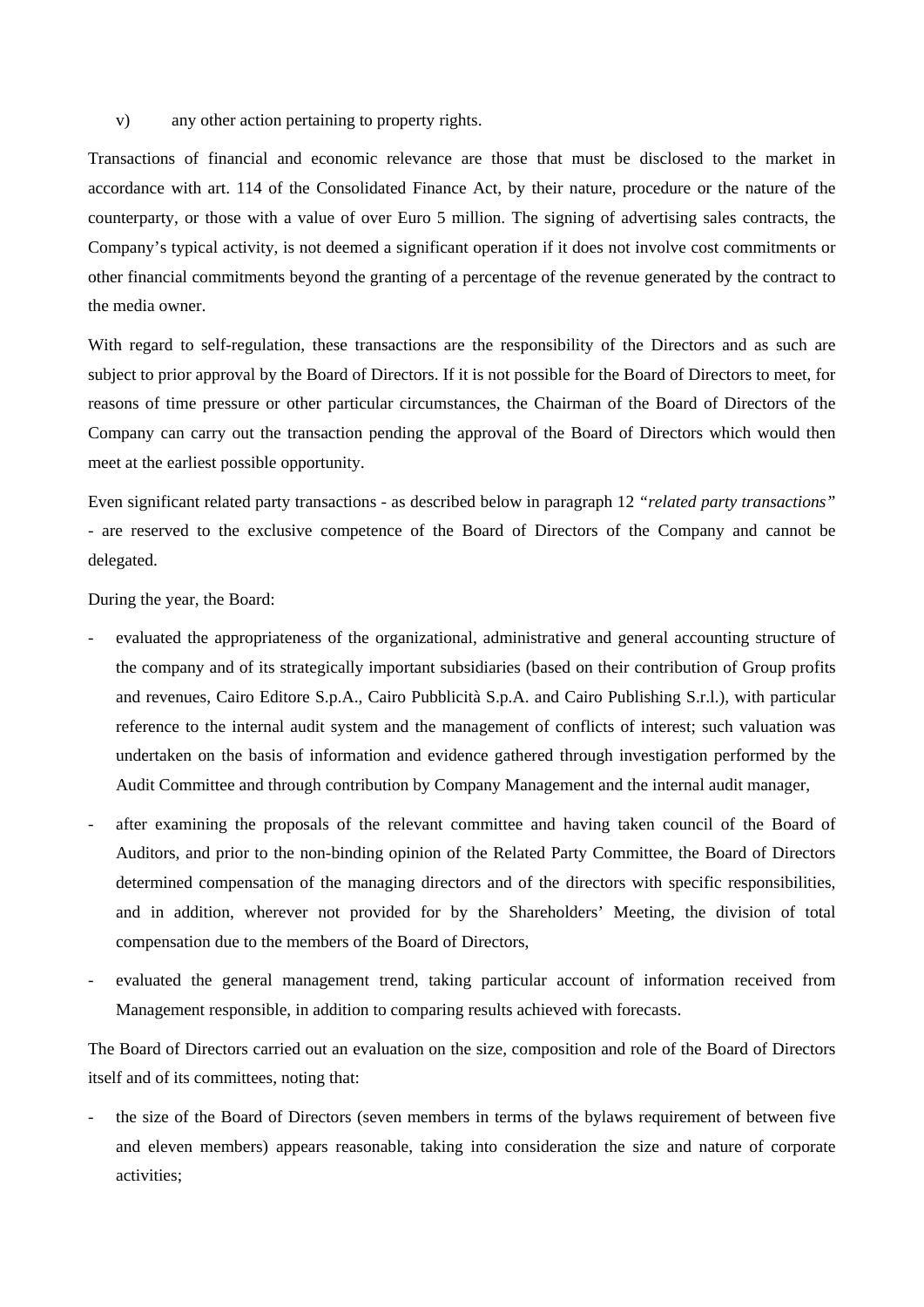- the composition of the Board of Directors, considering that the three executive directors, with specific experience in company management, one of whom in finance, are supported by four non-executive directors, of whom two are independent, two are lawyers and one is a chartered accountant, is appropriate;
- the role of the Board of Directors and its Committees, as shown in the above table, appears consistent with the size and nature of corporate activities with sufficient delegation of powers granted to the Chairman and to one other executive director.

The Meeting did not authorize, generally or preventively, derogations to the non-competition clause provided for by art. 2390 of the Civil Code.

#### 4.4 Management

Given the size of the Group and Parent Company, the main executive and managerial powers, except those to purchase or dispose of company branches or companies and to furnish guarantees of every kind to third parties and, without prejudice, in any case, to the competences of the Board regarding significant operations as identified by the Board and mentioned above, are entrusted to the Chairman dott. Urbano Cairo, who is the main person in charge of defining corporate strategies and management. Director dott. Uberto Fornara is entrusted with the research and development of activities regarding the sale of advertising space and/or advertising brokerage (except for initiatives requesting commitments and obligations by the Issuer), management of the development of advertising sales, in accordance with the guidelines approved by the Board or by the Chairman, and management of staff and the sales network involved in advertising sales.

Director dott. Marco Pompignoli is responsible for overseeing and supervising the Group's administration, finance and management control functions, which include the power to manage and coordinate the activities of staff working in these areas and to coordinate the activities of the Issuer's legal and tax consultants, in any case, in accordance with the instructions given by the Chairman and promptly informing the Board.

The Chairman is also the controlling shareholder of Cairo Communication.

The delegated bodies provide appropriate and regular information every three months to the Board and to the Auditors. There is no executive committee.

4.5 Agreements between Company and directors (pursuant to art. 123 bis, paragraph 1, letter i), T.U.F.) Mention must be made, also under Consob Communication n. DEM/11012984 of 24 February 2011, point 2.3, letters (a) and (f) that:

- there are no agreements in place between the Company and the directors for any compensation in the event of resignation or unjust dismissal, or in the event their employment relationship ceases following a takeover bid;
- there are agreements in place between the Company and dott. Uberto Fornara for payment of an annual compensation equal to 150% solely of his gross salary in his capacity as executive, which will become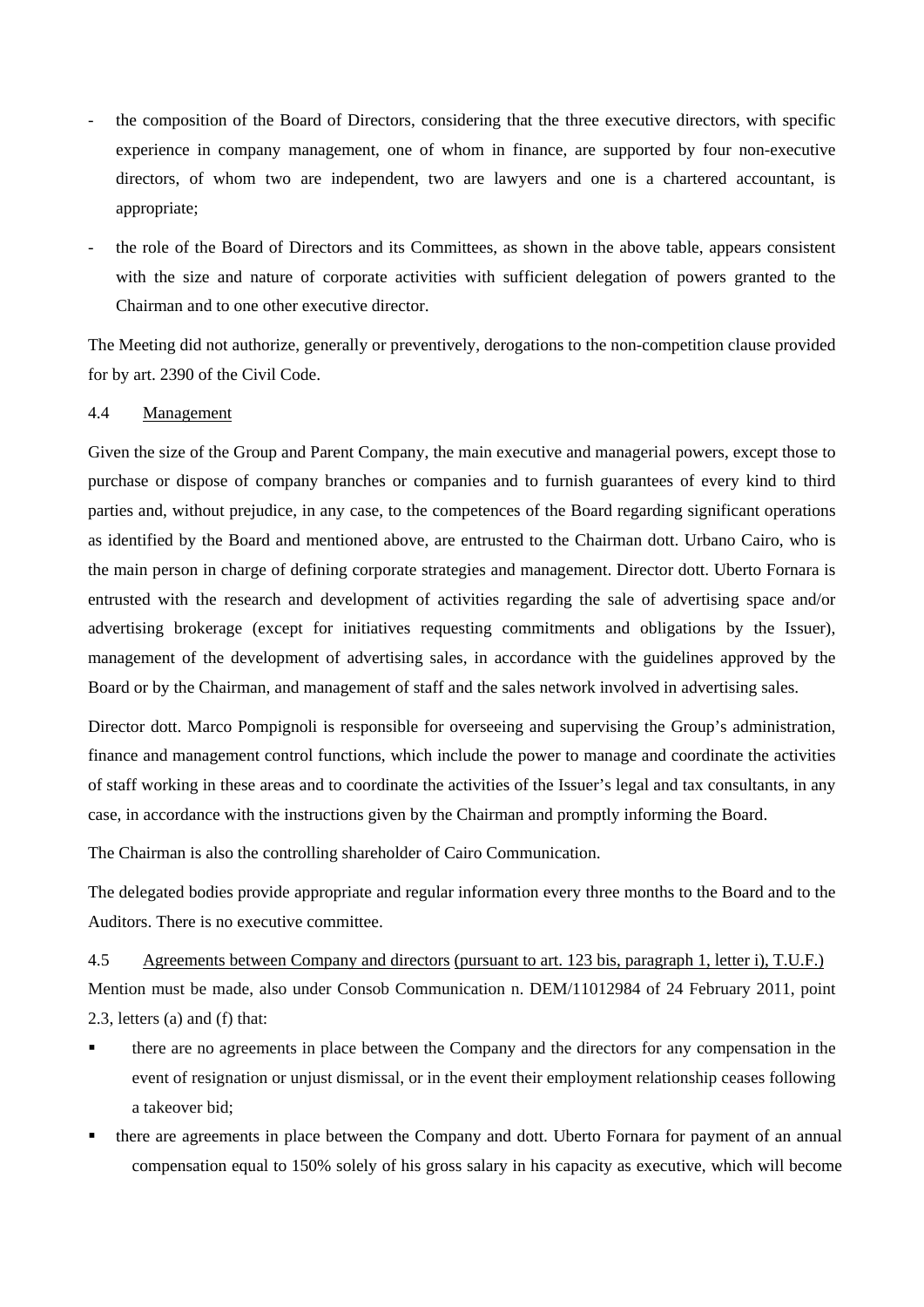effective upon termination of his relationship prior to noncompetition commitments in the year following termination of his employment with the Company.

## 4.6 Recommendations on succession planning (Consob Communication n. DEM/11012984 of 24 February 2011)

Mention must be made that there are no succession plans regarding executive directors.

#### 4.7 Other executive directors

There are no other executive directors.

#### 4.8 Independent Directors

Marco Janni and Roberto Rezzonico are independent directors.

In 2010 (meeting of the Board of Directors of 24 March 2010) the Board of Directors and Board of Auditors verified that both Marco Janni and Roberto Rezzonico met the requirements to be deemed independent directors, in accordance with art. 3 of the Corporate Governance Code, pursuant to art. 148, paragraph 3, Legislative Decree n. 58 of 24 February 1998, and to subsequent requirements of the Corporate Governance Code issued by Borsa Italiana S.p.A. The Board of Auditors, as part of its prescribed duties, verified the criteria and procedures used by the Board of Directors for the evaluation of the independence of its members.

Regarding Avv. Marco Janni and Dott. Roberto Rezzonico's position in particular, the Board, in order to assess their independence, disregarded, for 2010, application criterion 3.C.1, letter (e), of the Code, which considers no longer independent a director of the Issuer that has been in office for more than 9 of the last 12 years.

The Board, given the non-binding nature of the application criteria of the Code for the purposes of attributing the requirements of independence, in consideration of:

- (i) the absence of relations (financial or other) between avv. Janni and dott Rezzonico, on the one side, and the Issuer, and companies belonging to the same group and the controlling partner, on the other, and
- (ii) the acknowledged professional qualities of the directors in question, both renowned professionals with a solid background, such as to rule out that their independence has been undermined by the recurrence of compensation received as directors

confirmed the persistence of the requirement of independence of both directors, opting for non-application of the application criterion 3.C.1, letter (e) of the Corporate Governance Code. The Board, on the other hand, deems that such conclusion also protects the interests of the Issuer to still avail itself of the directors' professional qualities, specific experience and deep knowledge of the Company's inner workings gained during their tenure in the Board of Directors.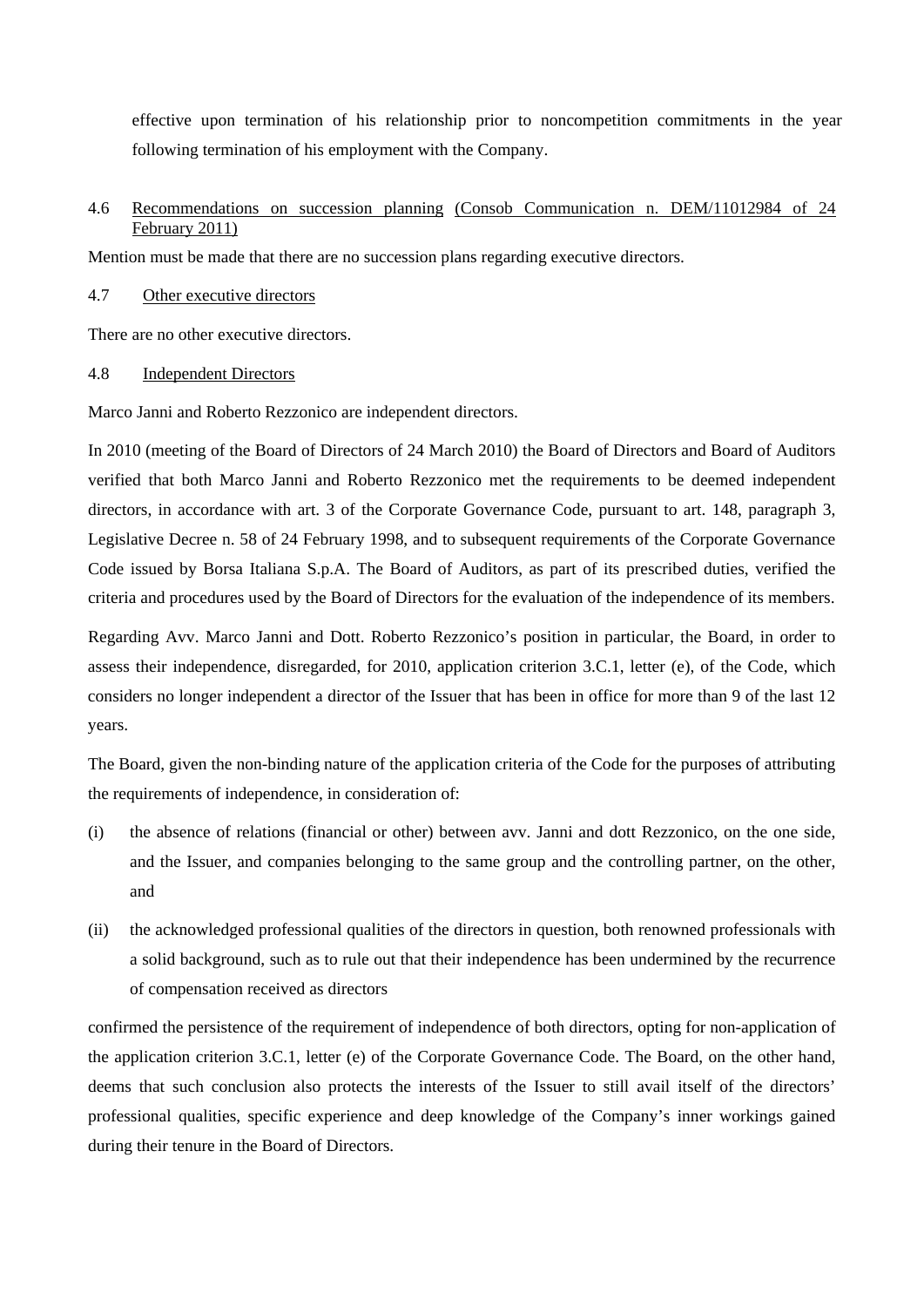The Board of Auditors formally acknowledged the decision and verified the proper application of the criteria adopted by the Board of Directors to assess the independence of its members.

The number of independent directors, and their function, are deemed appropriate in relation to the size of the Board of Directors and the Company's activities, and to facilitate the establishment of Compensation and Audit Committees (for further information, see sections 8 and 10 below).

During the year, the independent directors held informal discussions on various occasions without reporting any situation requiring clarification or further discussion.

#### 4.9 Lead Independent Director

Considering that the Chairman of the Board of Directors is substantially the main person responsible for the management of the company (chief executive officer) and in addition is the controlling shareholder of the company, the Board of Directors elected an independent director, Marco Janni, as Lead Independent Director, to whom non-executive directors report, for an increased contribution to the activities and role of the Board. The Lead Independent Director cooperates with the Chairman to guarantee that the directors receive a complete and timely flow of information. In addition, he has the power to call, whether autonomously or on the request of other directors, appropriate meetings of independent directors for the discussion of issues deemed of being in the interest of the role of the Board of Directors or of the management of the company.

During the year, there was no need to arrange specific meetings solely with independent directors.

#### **5. Treatment of privileged information**

Under the provisions regarding treatment of privileged information, the Company established a register of persons (physical persons, legal entities or associations) who, through their work or professional dealings or the function they carry out on behalf of the Issuer, have regular or occasional access to privileged information (art. 152-bis), which is constantly updated (art. 152-ter). All relevant persons have been fully informed about the establishment of this register.

The Company also enacted the regulations which, in replacement of the self-regulation included in the Code of Practice on Insider Dealing, places strict disclosure obligations on "relevant persons" of listed companies in relation to share trading carried out by them or persons closely linked to them.

In addition, the Company banned "relevant persons", with binding effect, from trading in Company shares or related financial instruments, being purchase, sale, subscription or exchange, either directly or through a third party, during the 15 days ahead of any meeting called to approve the financial statements for that period. The exercise of stock options or option rights relating to financial instruments (in any case, currently not in progress) is not included in the ban. The sale of shares derived from stock option plans, including sales carried out as part of the exercise of options, is also exempt. The restrictions, however, do not apply to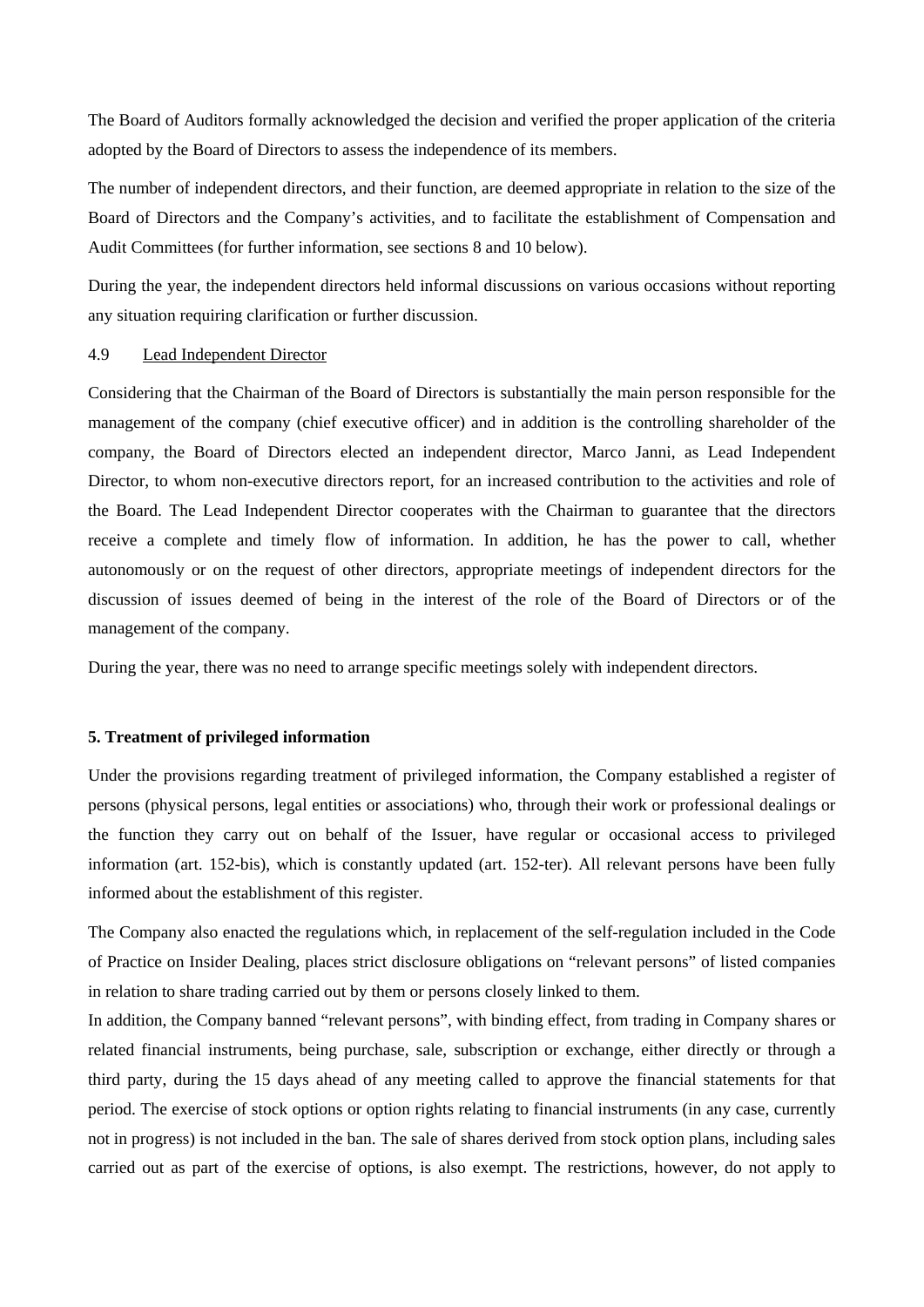exceptional situations which are subjectively necessary and appropriately motivated in the interest of the Company.

The Company also has a procedure in place for internal management and the publication of documents and confidential information, particularly price sensitive information governed by the following directives:

- a) Confidential information (Information) is taken to mean every piece of information and news which relates to Cairo Communication S.p.A. (the Company) and its subsidiaries, both direct and indirect (the Cairo Group) which is not in the public domain or is by its nature confidential or of exclusive pertinence to the Cairo Group. Even if expressed as a personal opinion, a piece of information which could affect the price of Group company financial instruments if made public (i.e. price sensitive) is deemed Information.
- b) The management of Information is the sole responsibility of the Company Chairman. In particular, the communication of Information to Consob, the Communications Regulatory Authority (Agcom), Borsa Italiana S.p.A., the media, press agencies, public relations consultants, financial analysts, journalists and any other administrative or regulatory authorities overseeing the activities of the Cairo Group must be carried out exclusively by the Company Chairman directly or occasionally through representatives chosen by him. All Directors and members of the Board of Auditors must show the utmost discretion in relation to Information acquired while carrying out their duties and must respect Company procedures relating to the publication of Information.
- c) Directors are responsible for the secrecy of documentation given to them in advance of meetings of the Company Board of Directors. In any case, Directors must exercise discretion in relation to Information acquired while performing their duties.
- d) The Chairman takes all measures necessary to ensure that Management and other Cairo Group employees do not transmit Information to third parties if not by law or regulation, and in respect of best practice in the market, in order to ensure that discretion is exercised in relation to Information acquired while performing their duties.
- e) Should a Director be bound to disclose a piece of Information by the civil or legal authorities, he must communicate this to the Chairman immediately unless otherwise bound by law or the relevant authority.
- f) Further to the provisions relating to the publication of Information, in order to transmit any other information to third parties, or to publish an interview to the media that relates partially or completely to the Cairo Group, Company Directors and Auditors must obtain specific prior approval of the Chairman.

#### **6. Board of Directors' Committees**

The Board of Directors has set up three committees within the Board itself – the Compensation Committee, the Audit Committee and the Related Party Committee (refer below to section 12).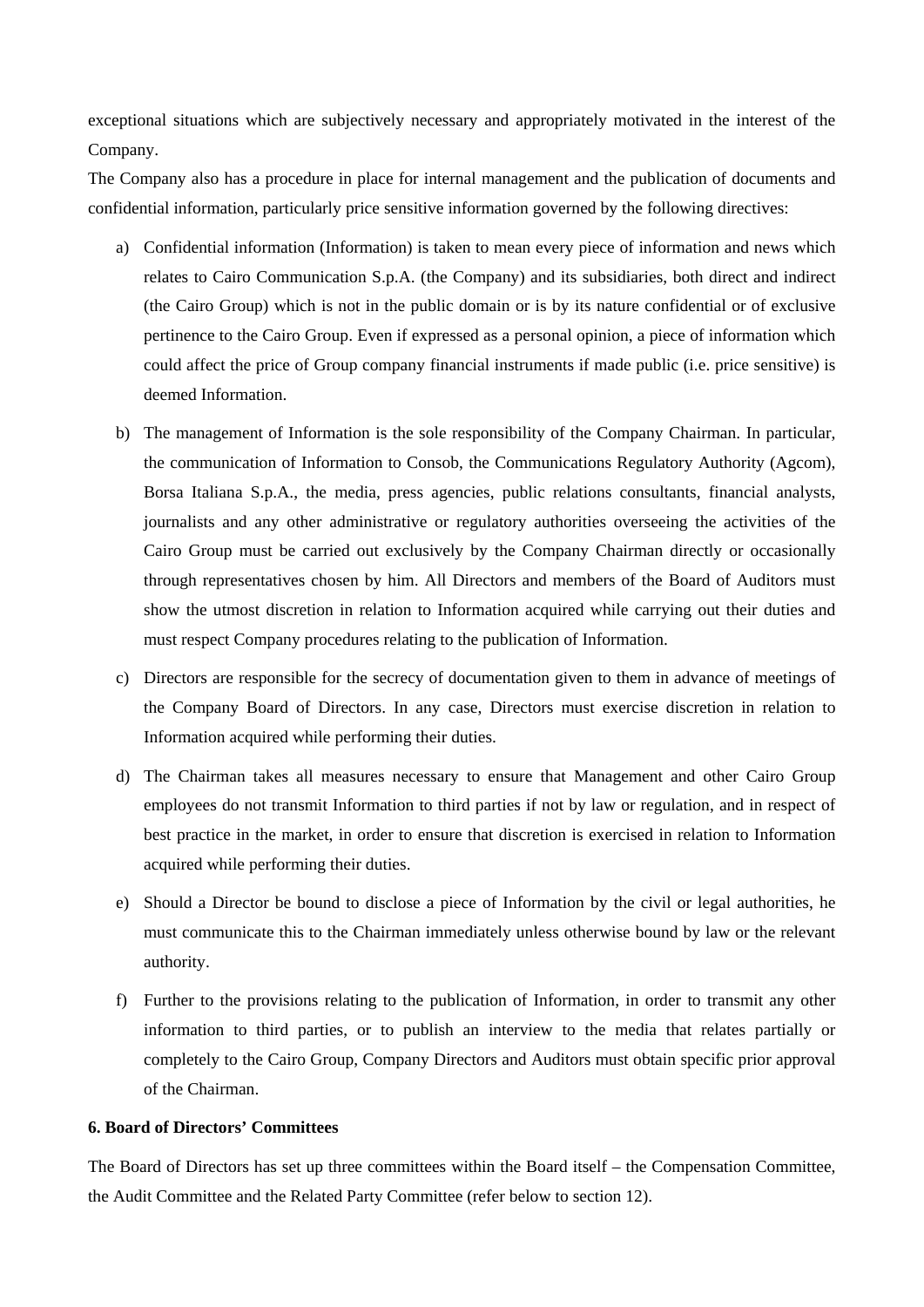#### **7. The Nomination Committee**

The Board of Directors has decided not to proceed with the formation of a Nomination Committee, optional under the Corporate Governance Code, as it was confirmed that the restricted composition of the Board of Directors is in a position to carry out the functions of the Nomination Committee

#### **8. Compensation Committee**

The members of the Compensation Committee were appointed by the Board of Directors on 14 May 2008, confirming the members already appointed for the previous three-year period.

The Compensation Committee (until approval of the financial statements as at 31 December 2010), in compliance with the recommendations of the Corporate Governance Code, currently comprises nonexecutive Directors Roberto Rezzonico (independent), Marco Janni, (independent) and Antonio Magnocavallo. Its functions include:

- the formulation of proposals to the Board of Directors regarding compensation of Managing Directors or those with particular responsibilities, monitoring the application of decisions adopted by the Board itself;
- to periodically evaluate the criteria adopted for the compensation of managers with strategic responsibilities, in addition to oversight of the application of potential stock option plans on the basis of information provided by Managing Directors, and to provide the Board of Directors with relevant general recommendations.

The function of the Compensation Committee is governed by a policy approved by the Board of Directors. The Board of Directors has made financial resources available to the Compensation Committee for the execution of its functions.

In 2010, the Compensation Committee met twice, for about 1 hour and with all members present. At least two meetings are scheduled this year. Minutes are kept of every meeting.

The Board of Directors' meeting on 14 May 2008 allocated Euro 15 thousand as annual compensation due to the Compensation Committee.

#### **9. Compensation of Directors**

Incentivizing compensation criteria for executive directors and senior managers with strategic responsibilities, with the exception of the Chairman and CEO, have been introduced over time. The Board of Directors, having heard the views of the Compensation Committee, and since the Chairman and CEO, Mr. Urbano Cairo, is the controlling shareholder of the company, decided that incentivized compensation criteria would be unnecessary.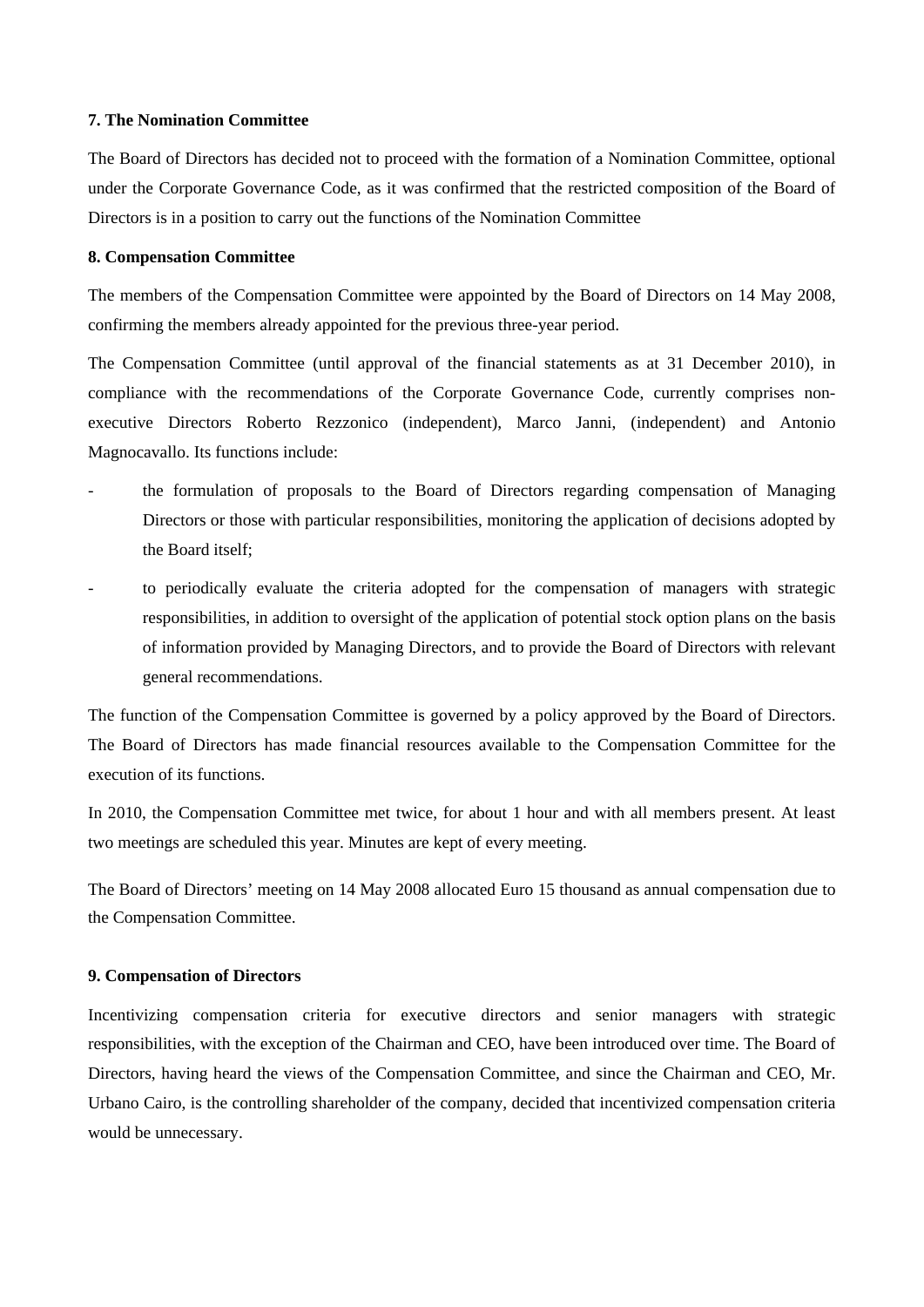The variable component of compensation due to managing director dott. Uberto Fornara in 2010, equivalent to Euro 395 thousand (approximately 50% of his total compensation), is linked to the achievement of targets regarding increase in advertising profitability and revenues.

Mr. Marco Pompignoli, Chief Financial Officer, received supplementary compensation in 2010 of Euro 180 thousand for his work, following a decision made by the Board based on a proposal by the Compensation Committee on the basis of thorough qualitative evaluations.

Senior managers with strategic responsibilities for Cairo Communication S.p.A. fulfill the role of Directors.

There are no share-based incentive plans in place in favour of executive directors and/or senior managers with strategic responsibilities.

The compensation of non-executive directors is not based on company performance. They do not receive any share-based incentive plans.

Directors' compensation for 2010 may be analyzed as follows:

| Name and<br>surname | <b>Position</b> | Fee | <b>Benefits in</b><br>kind | <b>Bonuses and</b><br>other<br>incentives | Other<br>compensation<br>* | <b>Total</b> |
|---------------------|-----------------|-----|----------------------------|-------------------------------------------|----------------------------|--------------|
| Dr. Urbano R.       | Chairman of     |     |                            |                                           |                            |              |
| Cairo               | the Board       | 150 | 7                          |                                           | 855                        | 1,012        |
| Dr. Uberto          | <b>CEO</b>      |     |                            |                                           |                            |              |
| Fornara             |                 | 474 | 4                          |                                           | 330                        | 808          |
| Dr. Roberto         | Director        |     |                            |                                           |                            |              |
| Cairo               |                 | 20  |                            |                                           |                            | 20           |
| Avv. Marco          | Director        |     |                            |                                           |                            |              |
| Janni               |                 | 40  |                            |                                           |                            | 40           |
| Avv. Antonio        | Director        |     |                            |                                           |                            |              |
| Magnocavallo        |                 | 40  |                            |                                           |                            | 40           |
| Dr. Marco           | Director        |     |                            |                                           |                            |              |
| Pompignoli          |                 | 290 | 3                          |                                           | 335                        | 628          |
| Dr. Roberto         | Director        |     |                            |                                           |                            |              |
| Rezzonico           |                 | 40  |                            |                                           |                            | 40           |

**\*** *Other compensation, in addition to compensation for the role of director (Euro 20 thousand), refers to:*

• *Dr. Urbano Cairo: compensation pursuant to art. 2389, paragraph 3, Civil Code (Euro 130 thousand).* 

• *Dr. Uberto Fornara: compensation pursuant to art. 2389, paragraph 3, Civil Code (Euro 454 thousand).* 

• *Avv. Marco Janni: compensation for attendance in meetings of the Compensation Committee, Audit Committee and Related Party Committee (Euro 20 thousand);* 

• *Avv. Antonio Magnocavallo: compensation for attendance in meetings of the Compensation Committee, Audit Committee and Related Party Committee (Euro 20 thousand);* 

• *Dr. Marco Pompignoli: compensation pursuant to art. 2389, paragraph 3, Civil Code (Euro 270 thousand);* 

• *Dr. Roberto Rezzonico: compensation for attendance in meetings of the Compensation Committee, Audit Committee and Related Party Committee (Euro 20 thousand).* 

*\*\* Other compensation refers to:* 

• *Dr. Urbano Cairo: compensation for his duties performed for Cairo Editore (Euro 850 thousand) and other companies of the Group (Euro 5 thousand).* 

• *Dr. Uberto Fornara: gross compensation as senior manager payable by Cairo Communication (Euro 224 thousand) and compensation for his duties performed for Cairo Pubblicità (Euro 100 thousand) and other companies of the Group (Euro 6 thousand).* 

• *Dr. Marco Pompignoli: gross compensation as senior manager payable by Cairo Communication (Euro 140 thousand) and compensation for his duties performed for Cairo Pubblicità (Euro 190 thousand) and other companies in the Group (Euro 5 thousand).* 

No agreements have been entered into between the Issuer and the directors providing for compensation payments in case of resignation or unjust dismissal/removal or should the employment relationship come to an end due to a takeover bid.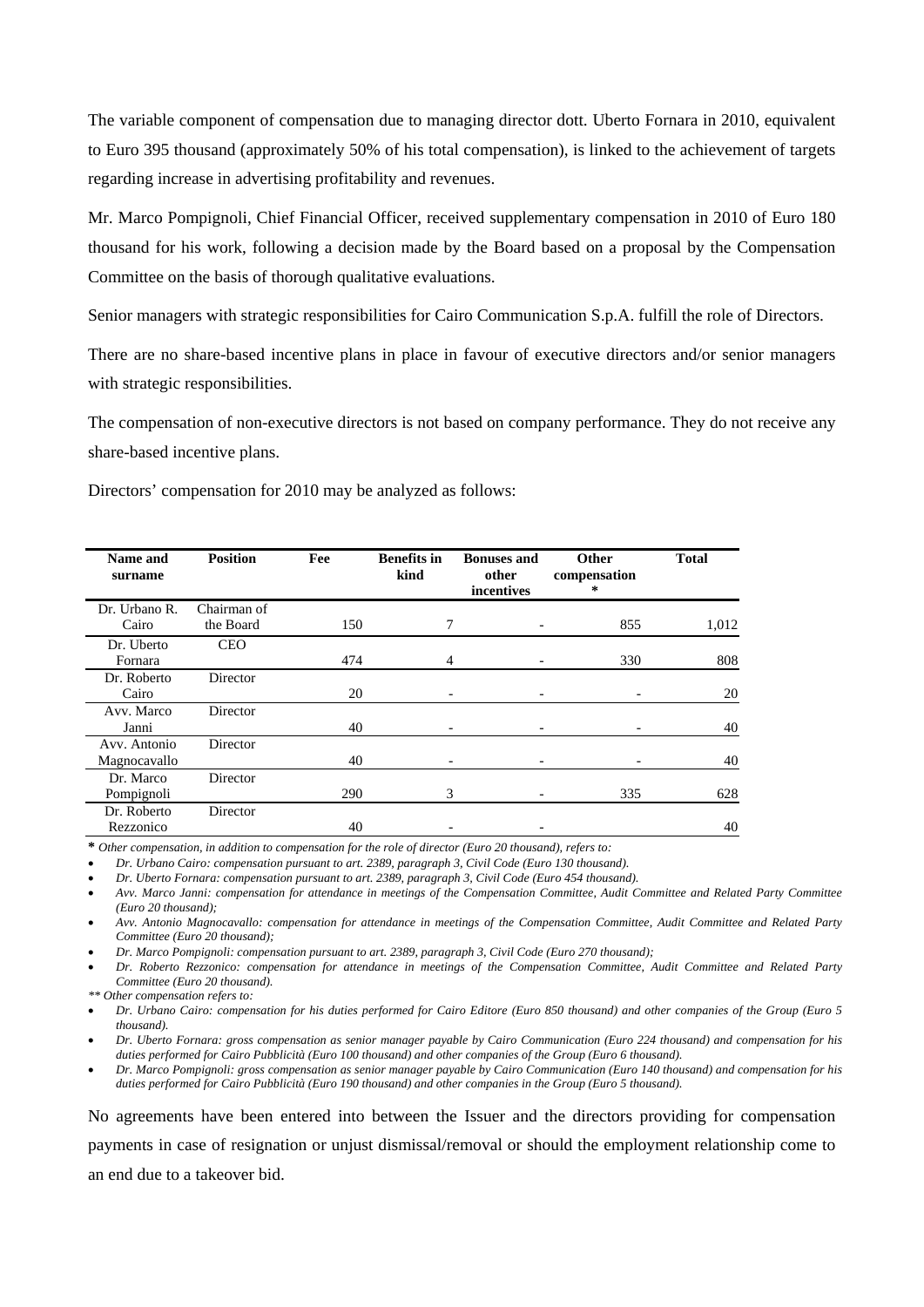#### **10. The Audit Committee**

The Board of Directors' meeting of 14 May 2008 appointed the members of the Audit Committee, confirming the same members of the past three-year period.

The Audit Committee (until approval of the financial statements as at 31 December 2010) currently comprises, in accordance with the Corporate Governance Code, non-executive directors Roberto Rezzonico (independent), Marco Janni, (independent) and Antonio Magnocavallo.

Roberto Rezzonico has appropriate experience in accounting and financial issues.

The role of this Committee is to assist the Board of Directors in the following matters:

- i) define the guidelines of the internal audit system, so that the main risks affecting the Company and its subsidiaries are correctly identified and appropriately measured, managed and monitored, identifying the extent to which these risks can be tolerated to assure sound and accurate management of the company;
- ii) appoint an executive director to supervise the operation of the internal audit system;

the Committee also

- iii) evaluates, together with the Financial Reporting Manager and with the auditors, the proper application of accounting principles, and in the case of groups, overall consistency of the consolidated financial statements;
- iv) upon request from the executive director in charge, to express an opinion on specific aspects relating to the identification of the main corporate risks and the planning, implementation and management of the internal audit system;
- v) examines the action plan and reviews periodic reports prepared by the internal audit manager;
- vi) evaluates the proposals that need to be implemented as presented by the Statutory Auditors, in addition to their action plan for the audit, the results presented in their audit report and, if applicable, the management letter;
- vii) monitors the effectiveness of the audit process;
- viii) reports to the Board of Directors, at least every six months, on the date of the approval of the financial statements and half-year reports, on their activities carried out and on the appropriateness of the internal audit system.

To ensure the correct performance of their duties, the Committee has the power to access all necessary corporate information and to interview all necessary corporate personnel, in addition to make reference to external consultants, in accordance with the terms established by the Board of Directors.

In 2010, the Audit Committee met 6 times. Minutes of the meetings, lasting for about 3 hours, were recorded. Six meetings are scheduled this year.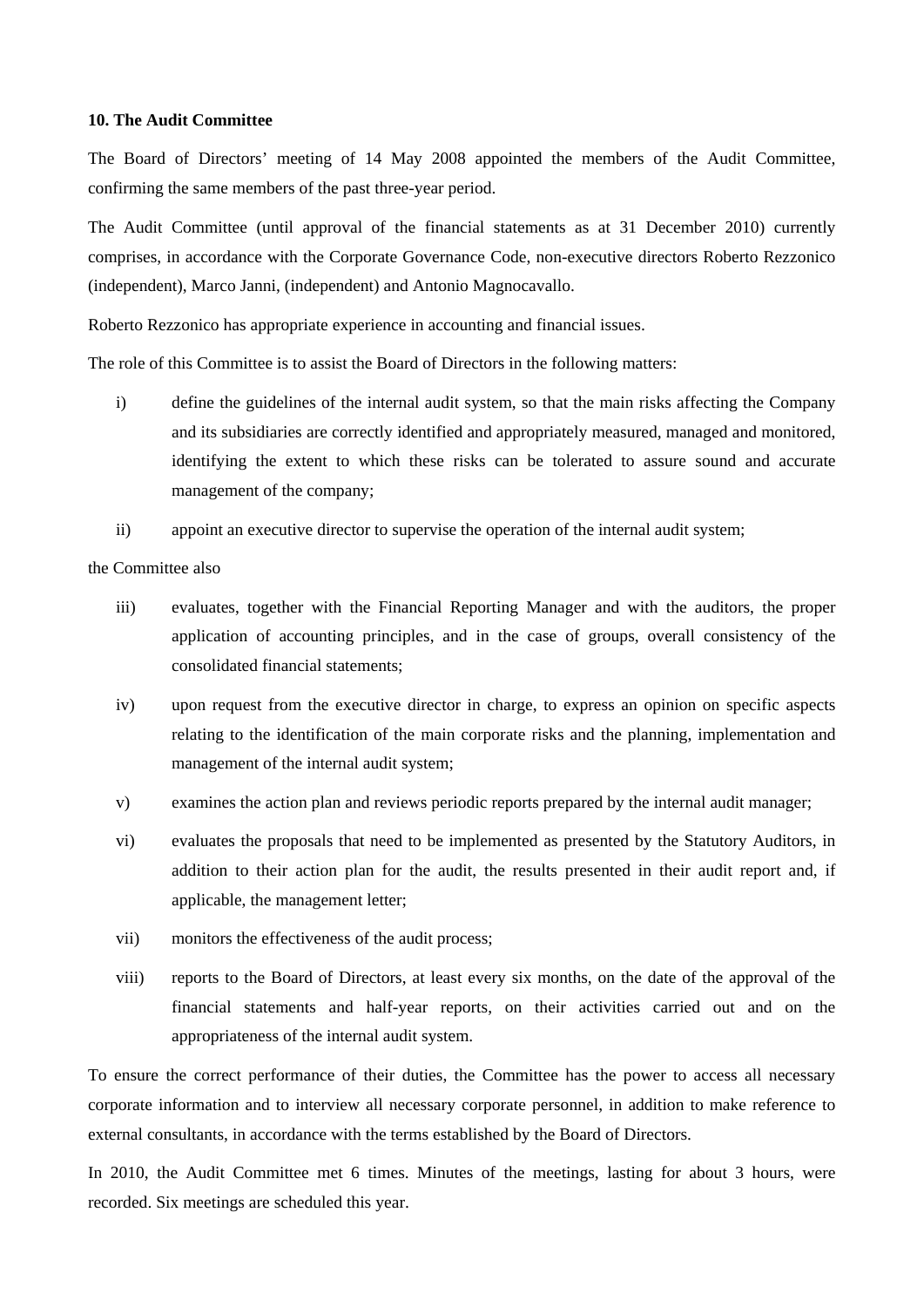The meetings were usually attended, upon invitation, by the Chairman of the Board of Auditors, or another of its members, by representatives from the audit firm Deloitte and Touche, by the Executive Director in charge of the internal audit system and by the internal audit manager.

The operation of the Audit Committee is governed by an appropriate regulation approved by the Board of Directors. The Board of Directors provides the Committee with sufficient resources to fulfill its duties.

During the above activities, and based on the reports received from the internal audit manager, no facts of particular relevance emerged that needed to be reported and the Committee deemed the internal audit system as being appropriate.

Given the current composition of the Board, the Audit Committee presently coincides with the Related Party Committee, provided for by the procedures for related party transactions adopted in 2010 as mentioned below.

The meeting of the Board of Directors of 14 May 2008 had allocated Euro 45 thousand as annual fees due to the Audit Committee.

#### **11. Internal audit system**

#### *Purposes and objectives*

The internal audit system of the Cairo Communication Group consists of a set of rules, procedures and organizational structures, which, through an appropriate process of identification, measurement, management and monitoring of major risks, ensures that financial information is fair, accurate, reliable and timely.

The reference model adopted by the Group for the implementation of its internal audit system complies with domestic and international best practices and with the indications set by the laws and regulations Cairo Communication is required to comply with as a company listed on a regulated market, such as in particular law 262/2005 and consequent articles 154-bis and 123-bis of the Consolidated Finance Act and Legislative Decree 195/07 ("Transparency Decree") as well as the Corporate Governance Code of Borsa Italiana, to which Cairo conforms.

The system has been designed and implemented following the guidelines issued by a number of sector bodies regarding the activities performed by the Financial Reporting Manager, specifically:

- Position Paper Andaf "Financial Reporting Manager":
- Position Paper AIIA "Law n.262 on the Protection of Public Savings";
- Confindustria guidelines "Guidelines for the functions performed by the Financial Reporting Manager pursuant to art. 154-bis TUF".

The Board of Directors, assisted by the Audit Committee, defines the policies of the internal audit system, so that the primary risks to which the Company and its subsidiaries are exposed are identified, evaluated, managed and monitored correctly, identifying the extent to which these risks can be tolerated to assure sound and accurate management of the company.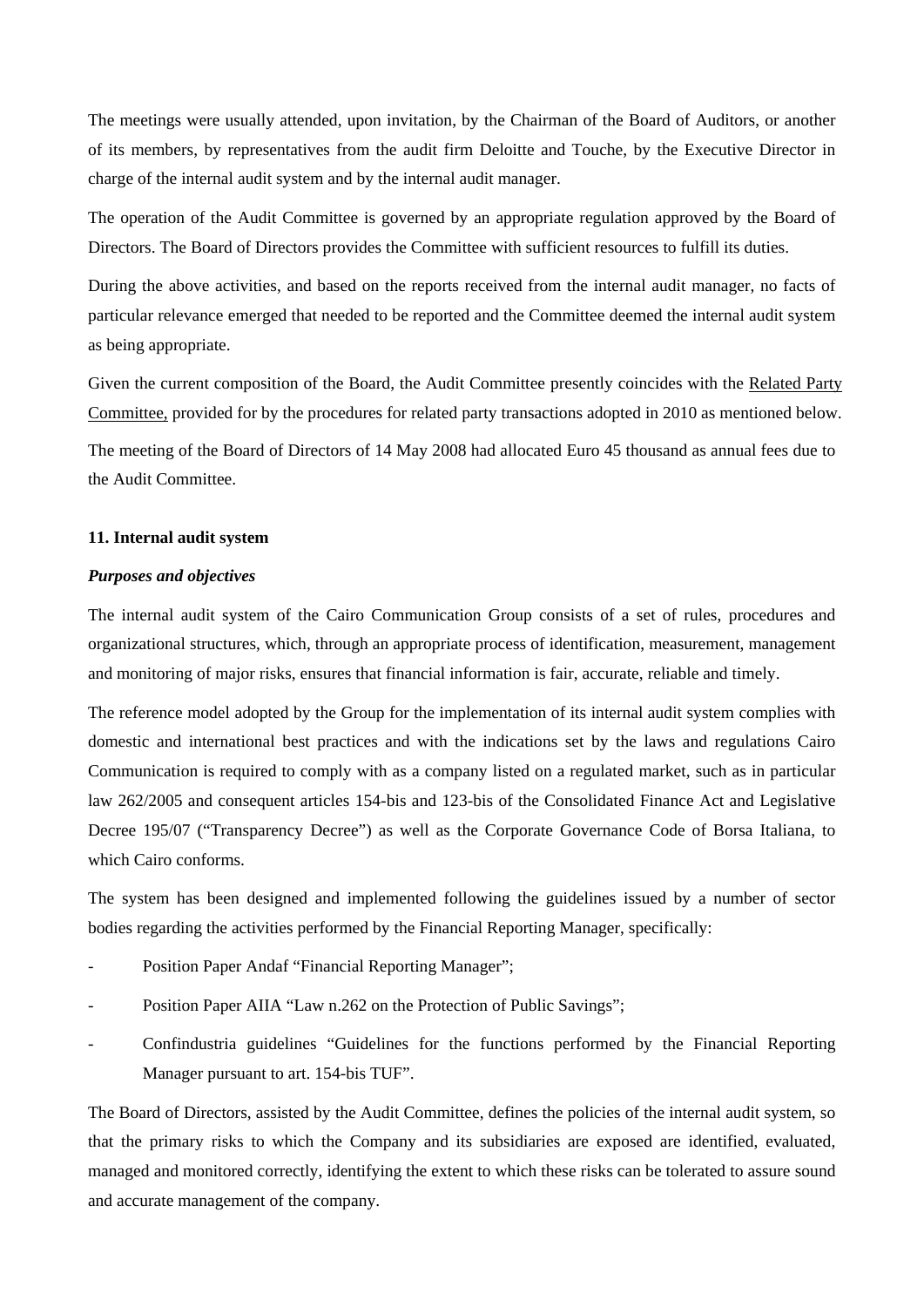Over the past financial years, the Group has set the policy lines of the internal audit system in order to rationalize the overall system by mapping and classifying subjects involved, organize the main reports flows within the Group and explicate the responsibilities and areas of activities taking place.

The evaluation of the internal audit system is regularly conducted to verify the appropriateness of the following:

- react timely to significant situations of risk, ensuring appropriate control mechanisms;
- in terms of corporate processes, to guarantee an appropriate degree of segregation of duties between operating functions and control functions to avoid conflicts of interest in the responsibilities assigned;
- in terms of the operating activities and accounting and administrative activities, to guarantee systems and procedures that assure the accurate recording of company and management events, in addition to the provision of reliable and timely information, both internal and external to the Group;
- to provide for methods to ensure the timely communication of any significant emerging risks and anomalies in control to the appropriate Group Management, and to enable the identification and timely execution of remedies.

## *Main characteristics of existing risk management and internal audit systems in relation to the financial reporting process (pursuant to art. 123 bis, paragraph 2, letter b), T.U.F.)*

## *Stages of the system of existing risk management and internal audit systems in relation to the financial reporting process*

The system of risk management and internal audit in relation to the Group's financial information rests basically on the application and monitoring of relevant corporate procedures for the purposes of the preparation and disclosure of financial information.

Specifically, the internal audit system is split up into the following stages:

- a) Identification and evaluation of risks related to financial information;
- b) Identification of controls upon identification of risks;
- c) Evaluation of controls upon identification of risks.

The evaluation procedures and instruments used by the Group are periodically subject to review processes aimed at the verification of their suitability and function as compared to the corporate reality, which is by its very nature mutable. Therefore, where possible, an information flow has been put in place in order to maintain, update and improve system quality.

a) Risk identification and evaluation for financial reporting: the identification of both the scope of the entries and their "significant" processes in terms of potential impact on financial reporting, and of the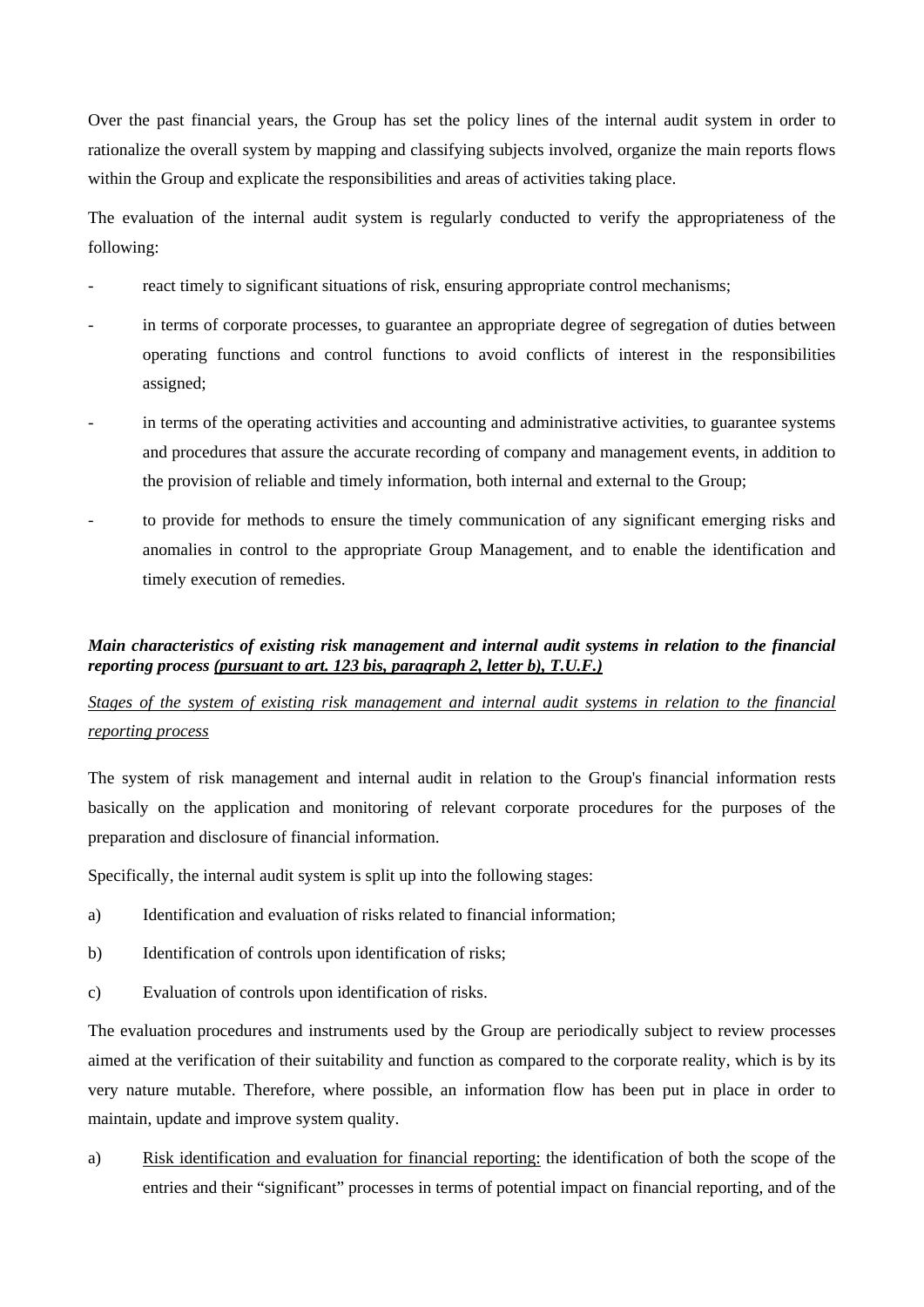risks consequent to any missed control objectives, comes about by way of a quantitative analysis of the financial statement items and a qualitative evaluation of the processes.

The quantitative analysis, aimed at the identification of the relevant entries, is performed through the application of the concept of "tangibility" to the aggregate items in the trial balance of the Cairo Communication Group. The tangibility threshold was determined as a fixed percentage in compliance with the indications in Section 2621 of the Civil Code (substituted by Law December 28, 2005 No. 262).

Once the significant accounts have been identified through the account-processes combination, the significant processes are then distinguished.

The qualitative analysis, through the evaluation of the significance of the business processes and of their level of complexity, integrates the quantitative analysis, determining the inclusion or the exclusion of the processes in regard to the scope of reference.

For each process identified as significant, there are then also identified specific process risks, which in the event of their occurrence, would compromise the achievement of the objectives connected to the system: that is to say, those of accuracy, reliability, credibility and timeliness of financial reporting.

The manager in charge reviews the definition of the scope of reference at least annually and also, each and every time that elements, which might change the analysis performed in a significant manner, are manifested.

b) Identification of the controls corresponding to the identified risks: the identification of the controls necessary for the mitigation of the ascertained risks is performed associating the risks identified to the relative control objectives, meaning the group of objectives that the financial reporting control system intends on achieving in order to ensure a true and correct representation.

The controls established have been formalized inside of a specific matrix ("Matrix of risks and controls").

c) Evaluation of the controls corresponding to the identified risks: The work of administrative and accounting control system evaluation is to be performed at least annually.

The valuation of the suitability of the actual application of the controls is performed through specific verification activities, aimed at guaranteeing the programming and implementation of the identified controls, upon indication and coordination on the part of the manager in charge.

Each test, with its respective outcome, is documented by way of the formalization of a schedule and filing of the figures.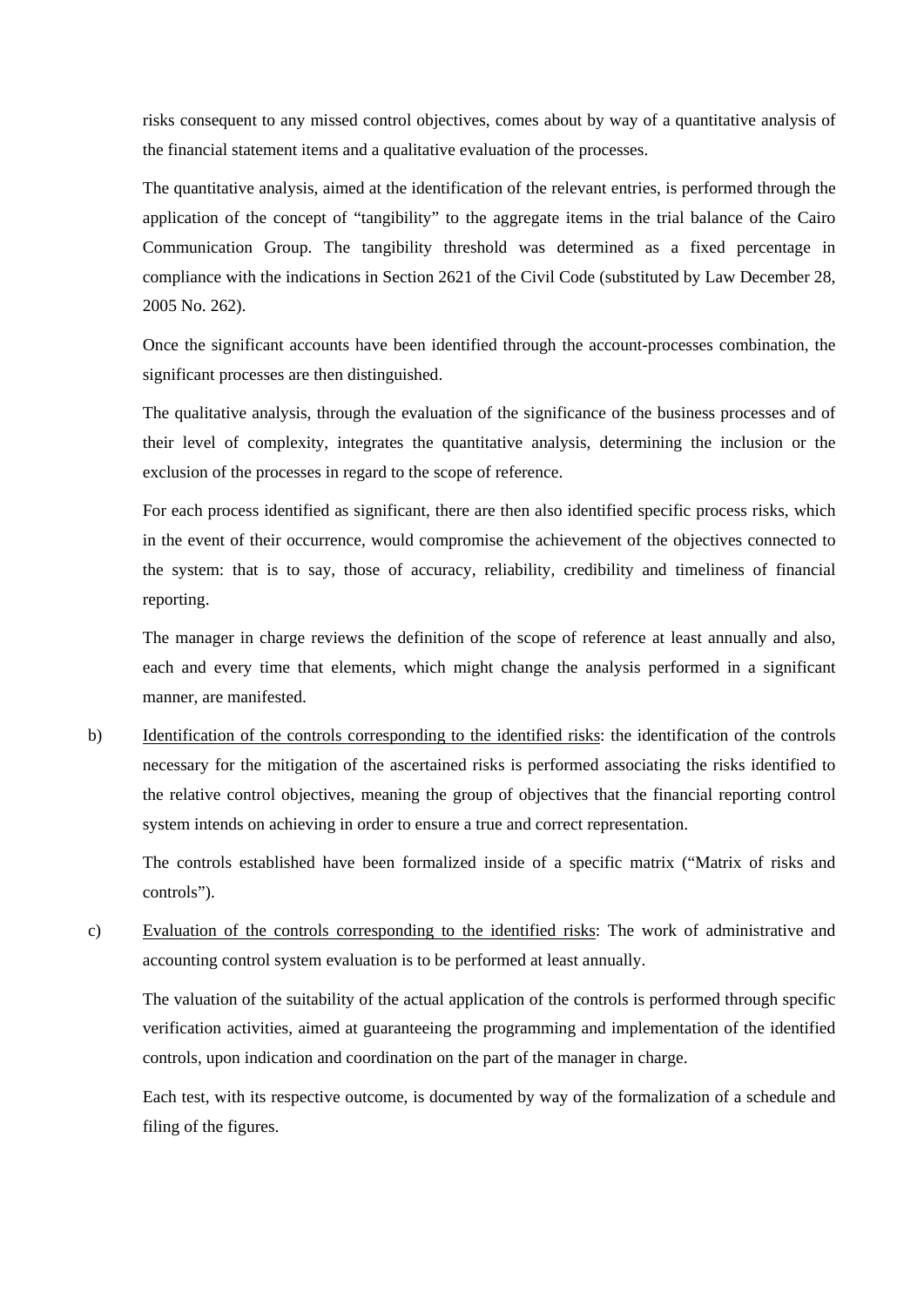Based on the results of the verification work, the manager in charge, with the aid of the support staff, defines a remedy plan so as to correct any deficiencies that may impact negatively on the effectiveness of the risk management and internal audit system in relation to financial reporting.

With at least annual frequency, the manager in charge confers with the internal audit committee and the board of auditors and communicates with the company supervisory boards, regarding the methods with which the suitability evaluation and the application of the controls and administrative accounting procedures have been conducted, then expressing his own evaluation on the suitability of the administrative - accounting control system.

#### *Roles and functions*

Art. 154-bis of the Consolidated Finance Act provides for the presence, in the corporate organization of listed companies, of the "Financial Reporting Manager", appointed by the Board of Directors in concert with the Managing Director. The Manager is responsible for planning, implementing and approving the accounting and administrative control model, and for assessing its application, issuing a certificate on halfyear, annual and consolidated financial statements.

The Manager is also responsible for preparing adequate administrative and accounting procedures for the formation of the parent company and consolidated financial statements, and for providing subsidiaries, considered as significant entities for the preparation of the Group's consolidated financial reporting, with instructions on how to perform an appropriate evaluation of their accounting control system.

The internal risk and control management system related to financial reporting also involves other subjects typical of the Company's Corporate Governance structure, such as the Board of Directors, the Audit Committee, the internal audit manager and the Board of Auditors.

#### *Overall evaluation of the appropriateness of the internal audit system*

Based on the information and evidence gathered following an enquiry conducted by the Audit Committee, supported by Management and by the internal audit manager, the Board of Directors deems the internal audit system to be, as a whole, appropriate for allowing, with reasonable assurance, achievement of the Company's objectives.

The evaluation, as it refers to the overall internal audit system, is by nature limited. Although well-structured and in operation, the internal audit system is designed only to guarantee accomplishment of corporate objectives with "reasonable assurance".

## 11.1 Executive director responsible for the internal audit system

Marco Pompignoli, executive director, is responsible for overseeing the operation of the internal audit system. In 2010, he was responsible for:

identifying main corporate risks (strategic, operational, financial and compliance), taking account of the nature of the operations carried out by the company and its subsidiaries, to submit them for the review of the Board of Directors,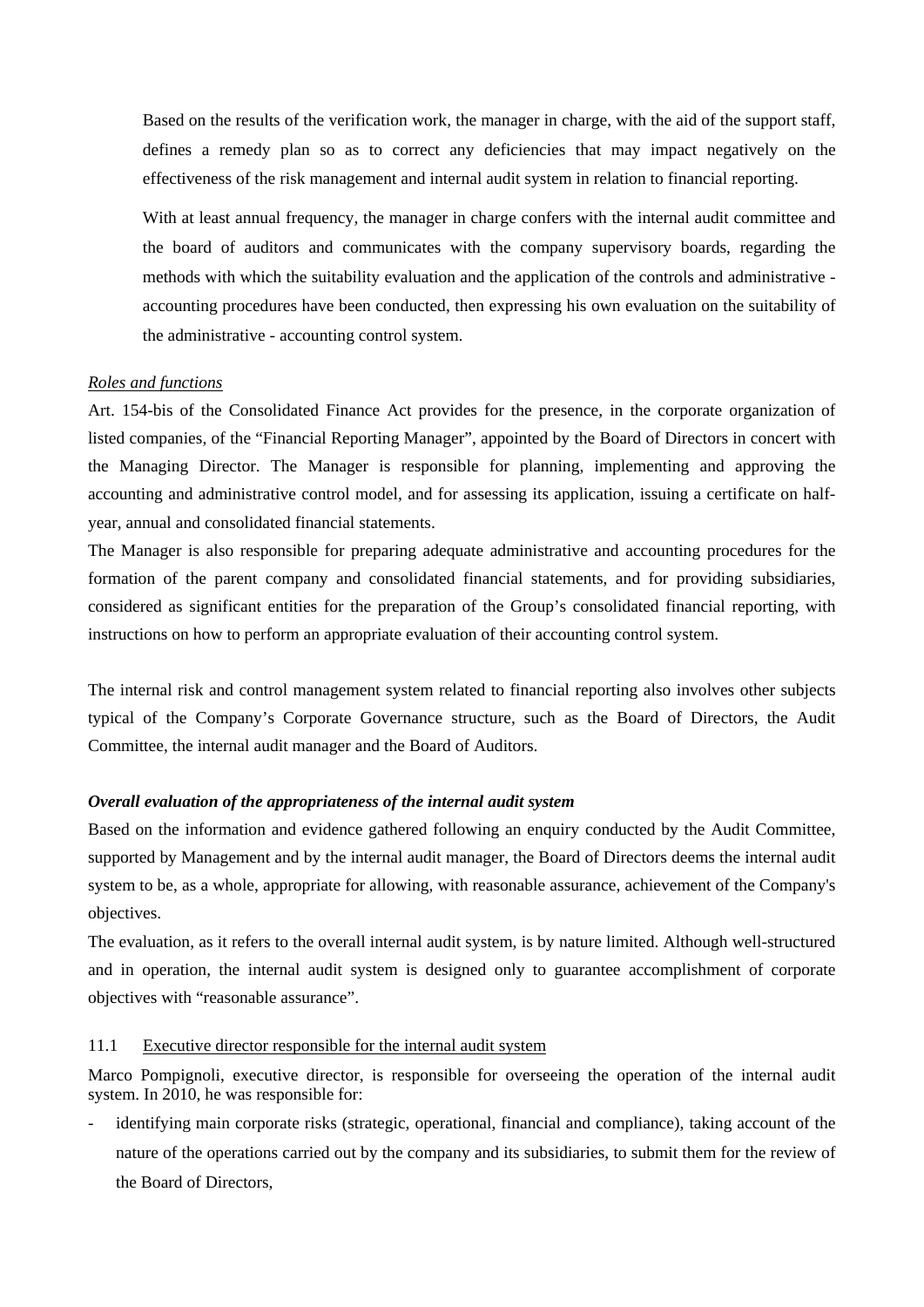- executing the policies as identified by the Board of Directors, including their planning, realization and their management by the internal audit system, constantly monitoring their overall appropriateness, effectiveness and efficiency,
- adapting the system to the dynamics of the operating conditions and to the legal and regulatory framework.

#### 11.2 Internal audit manager

The role of internal audit manager is carried out by an external professional, Rag. Ezio Micheli, appointed at end 2007 on the proposal made by the executive director responsible for the internal audit system and taking account of the opinion of the Audit Committee, who reports to the Audit Committee and to the Board of Auditors.

The Board of Directors has assigned the internal audit manager the responsibilities foreseen by the Corporate Governance Code and has defined his compensation, in line with corporate policy, providing him with the appropriate means to fulfill his duties.

The Board of Directors has verified that this person possesses the necessary professional and independence requirements to perform such function. In particular, he is not in charge of any operating area and is not subordinate to any person in charge of operating areas, including administration and finance.

The internal audit manager has been allowed direct access to all useful information for the performance of his duties and has reported on his activities to the Audit Committee and to the Board of Auditors and to the executive director responsible for overseeing the operation of the internal audit system.

In 2010, the activities of the internal audit manager mainly focused on verifying the updating and implementation process of corporate procedures. He also performed internal audit functions and is member of the Supervisory Board pursuant to Legislative Decree 231/2001, as stated in section 11.3 below.

#### 11.3 Organization Model pursuant to Legislative Decree 231/2001

On 31 March 2008, the Board of Directors adopted a Model for organization, management and control pursuant to Legislative Decree 231/2001 (Organization Model), thereby providing itself with a set of principles of conduct and procedures to comply with the requirements of Legislative Decree 231/2001, both in terms of the prevention of crime and illicit acts, and in terms of control measures to ensure implementation of the Model itself. A similar model was also adopted on 13 November 2008 by the subsidiaries Cairo Pubblicità S.p.A. and Cairo Editore S.p.A.

As part of the activities for verifying the application and updating of its Organization Model, in 2009 the Supervisory Board deemed it appropriate to propose the updating of the Model to add, in the general and special sections, a specific part involving crimes regarding handling of stolen goods and money laundering, and one involving computer crimes, which had been left out in the original version.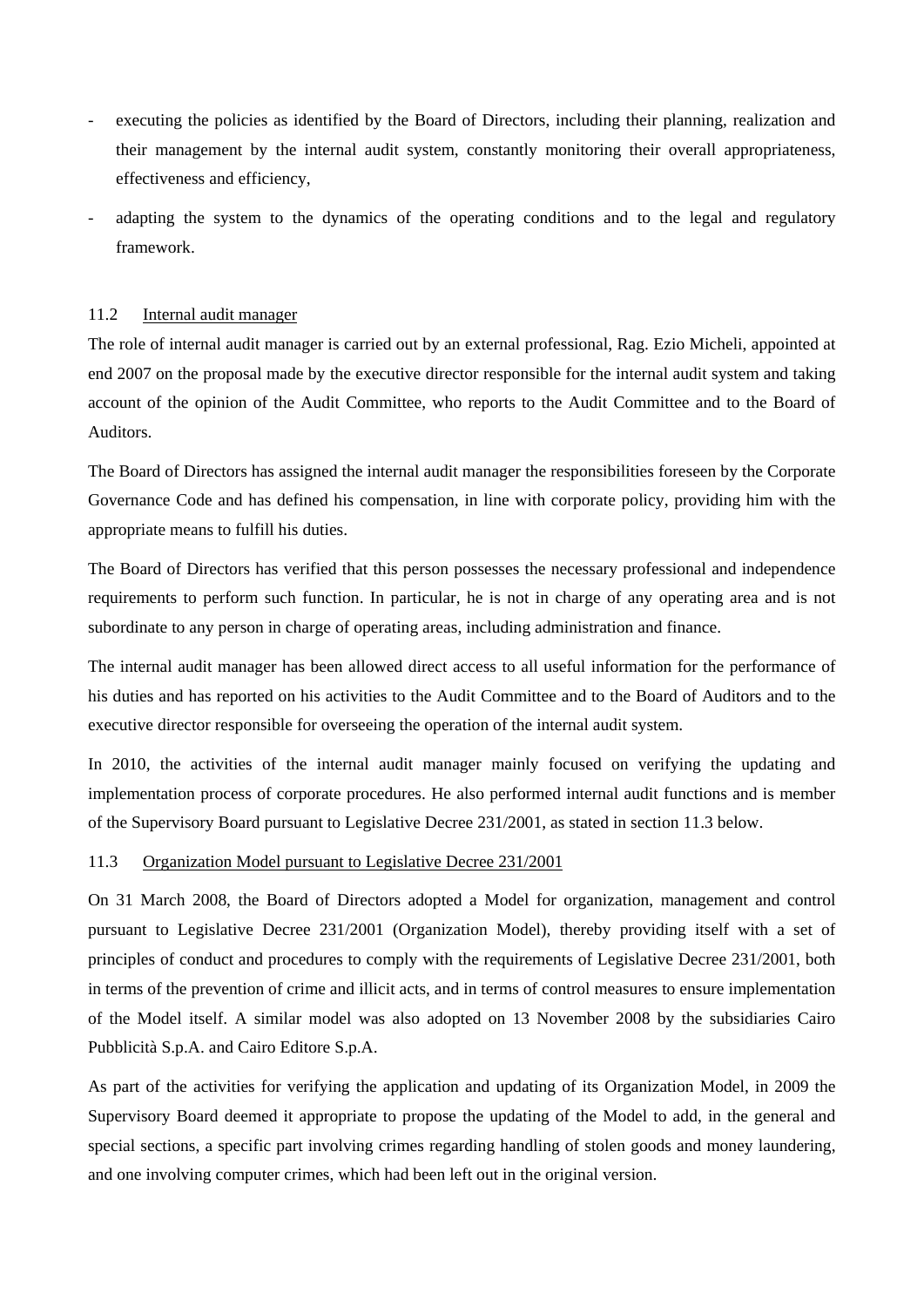On 30 July 2009, the Board of Directors approved the new model, which acknowledges such adjustments. A similar new organization model was adopted on 13 November 2009 by the subsidiaries Cairo Pubblicità S.p.A. and Cairo Editore S.p.A.

The Organization Model adopted is made up of a set of principles, rules and organizational hierarchies relating to the management and control of corporate activities and is presented in an explanatory document which:

- identifies the activities in which crimes could be committed;
- provides for specific rules directed at planning the formation and performance of corporate decisions relating to crimes to be prevented;
- identifies methods for the management of financial resources directed at crime prevention;
- provides for the provision of information to the body deputized with oversight of the operation and observation of the models (Oversight Body);
- introduces a disciplinary system directed at punishing failure to respect measures identified by the Organization Model.

The Organization Model adopted provides for the presence of a corporate body responsible for assuming the functions of a control body (Supervisory Board) with autonomous responsibilities for the supervision, control and initiative related to the Model, composed of three members who must be selected from persons having proven abilities in inspection, management, administration and legal matters, and who must also possess minimum requirements of professionalism and integrity.

Specifically, the Supervisory Board verifies that the company has an appropriate Organization Model in place and ensures it is effectively carried out, certifying its own effectiveness whilst carrying out its functions, ensuring the progressive update, thus guaranteeing constant process of adjustment to the abovementioned operating and/or organizational principles.

In 2010, the members of the Supervisory Board of Cairo Communication S.p.A. were Ezio Micheli, internal audit manager, Iolanda Campolo and Marco Bisceglia. On February 11, 2011, the Board of Directors appointed Giacomo Leone as member of the Supervisory Board, replacing outgoing Chairman Iolanda Campolo, and appointed Marco Bisceglia as Chairman.

#### 11.4 Audit Firm

The Shareholders' Meeting on 30 January 2006 approved extension for the responsibility of the audit of the financial statements and the consolidated financial statements and the limited review of the half-year report to the audit firm Deloitte & Touche S.p.A., for a further six year period, or until the end of the 2010/2011 financial year.

Following the decision to change Cairo Communication S.p.A.'s financial year-end date from 30 September to December 31 of each year approved by the Shareholders' Meeting on 21 December 2007, the period of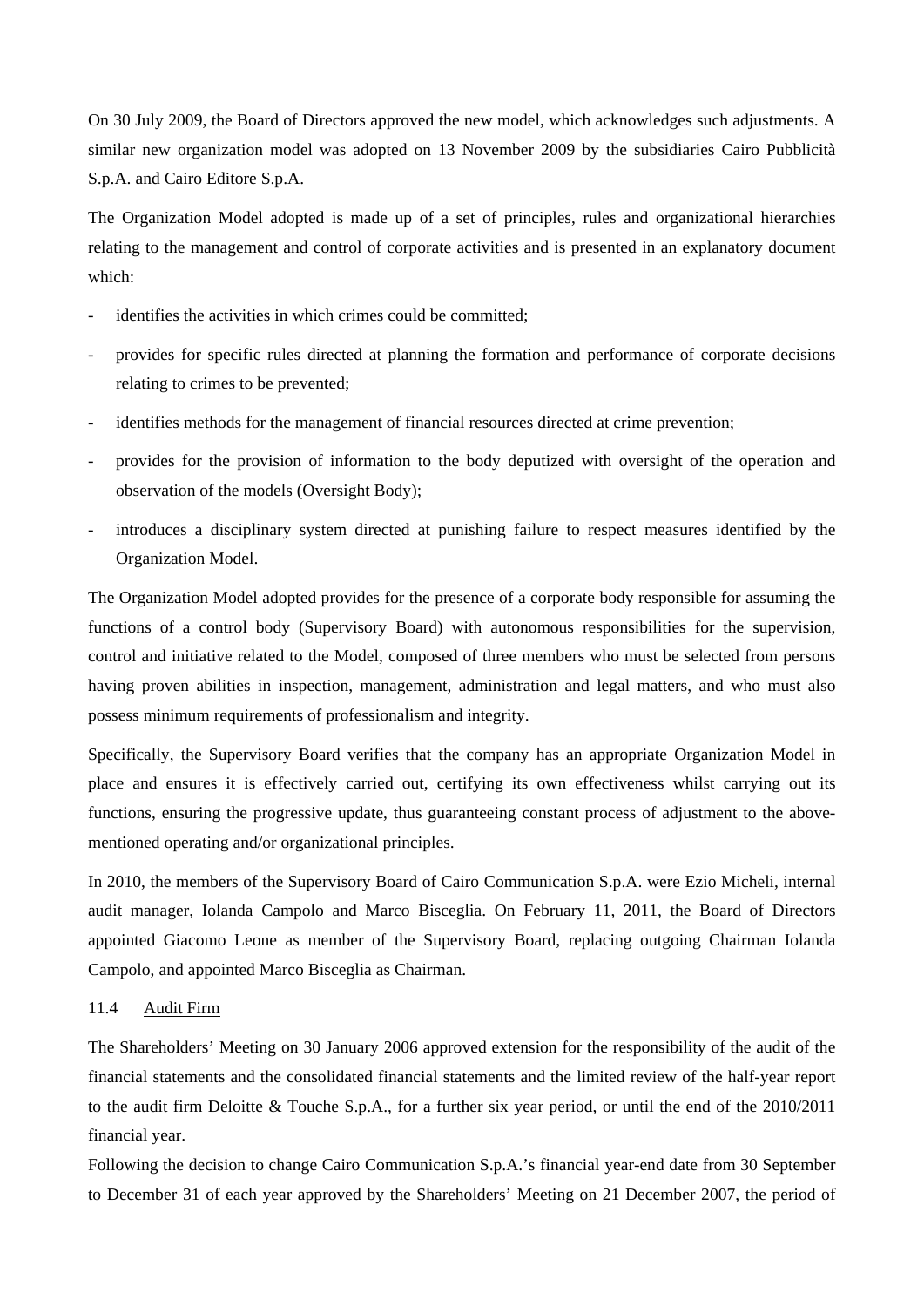validity of the audit responsibility was modified to the financial statements for the year ending 31 December 2010.

The Shareholders' Meeting called to approve the financial statements as at 31 December 2010 must also confer the audit assignment for the 2011-2019 nine-year period to a new audit firm, based upon a motivated proposal by the Board of Auditors.

#### 11.5 Financial Reporting Manager

The Board of Directors appointed Marco Pompignoli, Chief Financial Officer of the Cairo Communication Group, as the Financial Reporting Manager. He has the appropriate professional requirements (graduate in business administration, previously working for a major audit firm, and gaining significant experience in Italy and abroad, and is a certified accountant registered in Forlì).

Dott. Marco Pompignoli, as board member of the company, is provided with executive and management delegations to oversee the administration, finance and management control functions of the Group the Issuer is part of.

#### **12. Related party transactions**

Consob, through Resolution n. 17221 of 12 March 2010, amended through subsequent Resolution n. 17389 of 23 June 2010, adopted, pursuant to art. 2391-*bis* of the Civil Code, and to articles 113-*ter*, 114, 115 and 154-*ter* of the TUF, the regulations regarding provisions pertaining to related party transactions, to which management bodies of issuers of widely distributed securities must comply (the "**Regulations**").

In its meeting of 11 November 2010, the Board of Directors of Cairo Communication S.p.A., upon favourable opinion of the Independent Directors, adopted the procedures for related party transactions (the "Procedures"), for the purpose of guaranteeing *"substantial and procedural transparency and fairness of related party transactions"* carried out by the Company directly or through its subsidiaries, establishing a Related Party Committee.

Pursuant to the Regulations, Cairo Communication is considered a "smaller company", since its balance sheet assets and its revenues as of the consolidated financial statements as at 31 December 2009 are lower than Euro 500 million, amounting respectively to approximately Euro 177 million and to Euro 228 million. For such companies, the Regulations provides for the possibility to "apply to transactions of greater importance, departing from art. 8, a procedure identified for the purpose of art. 7 of the Regulations" (operations of lesser importance).

The procedures adopted by the Company, available on [www.cairocommunication.it](http://www.cairocommunication.it/) in the *Corporate Governance* section*,* to which reference is made for more details, have also identified:

- a) the definition of related parties and transactions;
- b) roles and responsibilities;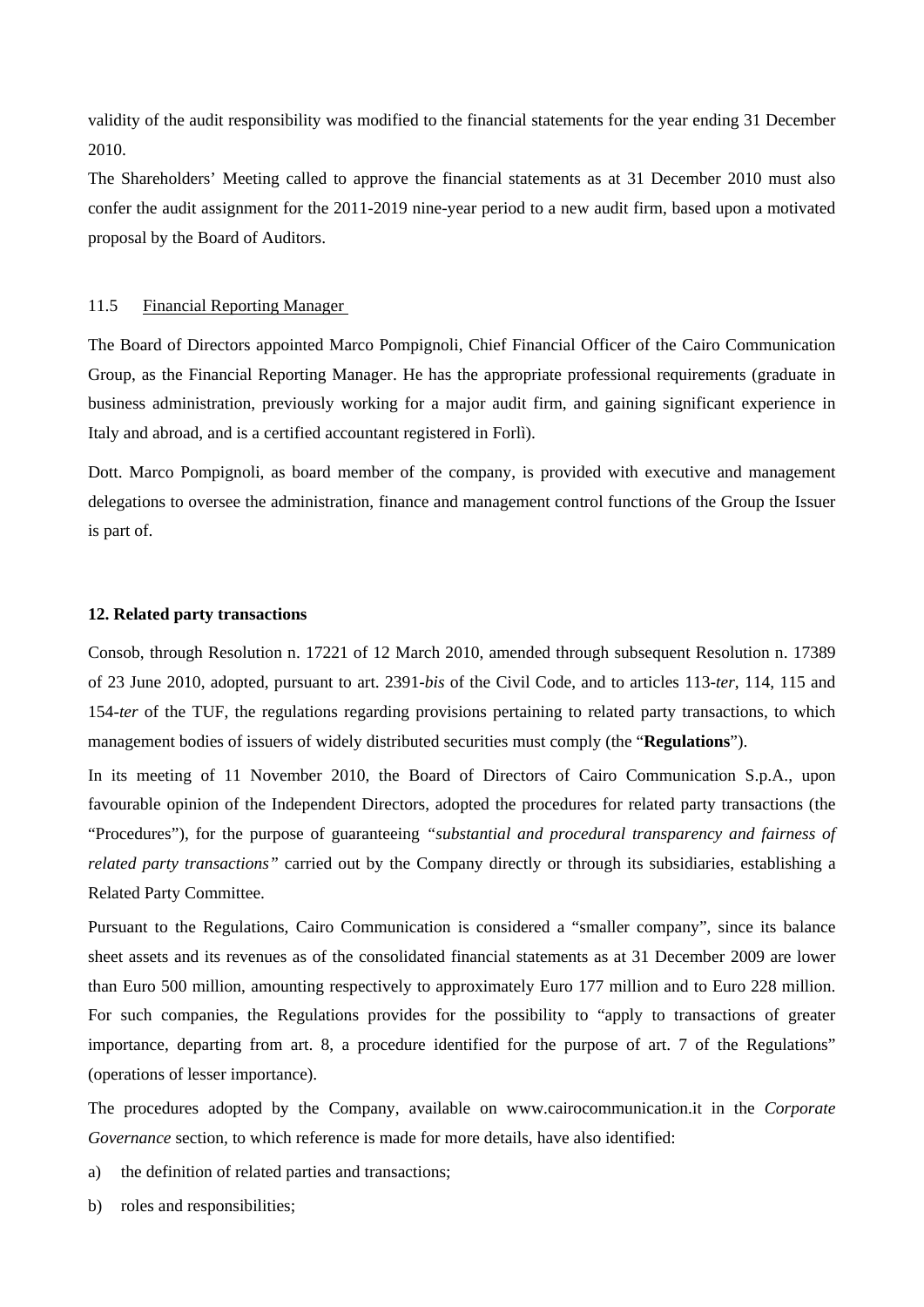- c) operations of greater importance, being those in which at least one of the ratios of significance (*equivalent value relevance ratio, assets and liabilities relevance ratio*) set out in the Regulations is higher than the threshold of 5%, or of 2.5% for transactions whose purpose is the disposal of intangible assets of strategic importance;
- d) the exemptions envisaged in the Regulations and opted by the Company, mainly transactions of smaller amounts (Euro 150,000), compensation plans pursuant to art. 114-bis of the TUF (which comply with the obligations regarding transparency and substantial and procedural correctness provided by the temporary provisions in force), regular transactions concluded under market-equivalent or standard conditions and the transactions with and between subsidiaries and/or affiliates;
- e) the procedures regarding the preliminary proceedings and approval of related party transactions and the regulations in cases where the company examines or approves transactions with subsidiaries;
- f) the procedures and timing adopted to provide information on the transactions, and the relating documentation, to the directors or independent directors who express opinions on related party transactions, as well as to the management and audit bodies, before their approval, during and after their execution.

Related party transactions of greater importance are reserved to the exclusive competence of the Board of Directors and may not be delegated. The execution of such operations, as well as those of smaller importance, is subject to a non-binding opinion of the Related Party Committee, or of other bodies indicated in the procedures.

In the event one or more transactions are approved, notwithstanding a negative opinion expressed by the Committee and/or other bodies, the Company draws up and makes available to the public at its main office within 15 days from the close of each quarter of the financial year, a document containing indication of the counterparty, of the object and counter value of such transactions approved in the quarter period of reference, as well as the reasons why that opinion has not been shared. Within the same time, this opinion is made available to the public in attachment to the above document or on its website [www.cairocommunication.it.](http://www.cairocommunication.it/)

Regarding transactions of greater importance falling under the competence of the Shareholders' Meeting, in the event the resolution proposal is approved, notwithstanding contrary advice by the Related Party Committee (or by other bodies), the transaction is not carried out if the majority of unrelated shareholders votes against the transaction, provided the unrelated shareholders attending the Meeting represent at least 10% of the share capital with voting right (whitewash mechanism). For such purpose, in the resolution proposal, the Board adds a provision that specifies that the effectiveness of the transaction is subject to the foregoing majority.

Related party transactions must comply with transparency and substantial and procedural correctness criteria and are executed in the exclusive interest of the Company:

substantial correctness means correctness of the transaction from an economic point of view when, for instance, the transfer price of a good is in line with market prices and, more in general, when the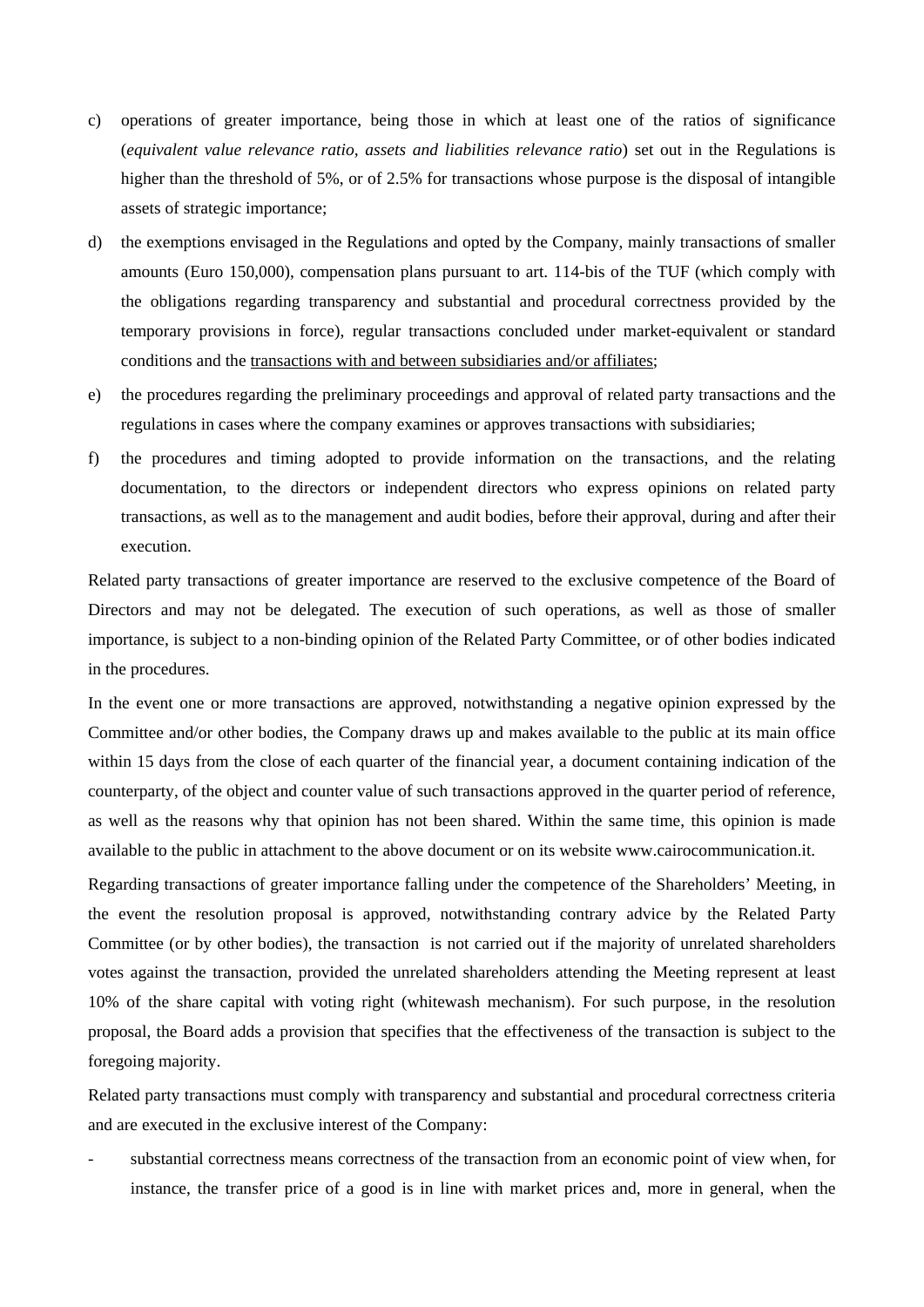transaction has not been influenced by the related party relationship, or at least said relationship has not determined the acceptance of conditions that are unjustifiably penalizing for the Company;

procedural correctness means compliance with procedures aimed at ensuring the substantial correctness of the transaction and, therefore, observance of the rules through which it is at least potentially ensured that related party transactions do not determine any unjustified prejudice to the reasons of the Company and its investors.

In the Board of Directors' meeting called to resolve on such related party transactions, directors who have even a potential or indirect interest in the transaction must provide prompt and exhaustive information in person to the Board on the existence of such interest and on the circumstances thereof, abandoning the meeting at the moment of the resolution. Should the directors' presence be needed to maintain the necessary quorum, the Board may decide, upon the unanimous decision of the attendants, for the directors not to abandon the meeting.

The Regulation also provides for a series of obligations to inform the public on transactions of greater importance, as well as for those of smaller importance, at least every quarter in the latter case.

The Committee for the approval of related party transactions (hereinafter, the "**Related Party Committee**"), regardless of the importance, is appointed by the Board of Directors and is composed of three members:

- (i) otherwise than under the case indicated in the following point (ii), its members are nonexecutive directors, the majority of whom are independent. In such case, the Committee may coincide, as it does today, with the Audit Committee;
- (ii) in the event at least three independent directors have been elected to the Board of Directors, the members of the Committee are all independent directors.

The Committee is required to perform all the tasks indicated in the Regulations and in the procedures. Specifically, its task is to release a motivated opinion on the interest of the Company (or, if the case, of its subsidiaries) on the execution of related party transactions and on the convenience and substantial correctness of conditions thereto. If required by the nature, extent and characteristics of the transaction, the Related Party Committee may also be assisted by one or more independent experts of its choice, whose fees are paid by the Company, through the acquisition of specific reports and/or fairness and/or legal opinions.

The Board of Directors may decide on compensation for special responsibilities pursuant to art. 2389, paragraph 3, of the Civil Code, to the Committee members for each transaction it is required to express an opinion on.

#### **13. Appointment of the Board of Auditors**

Under art. 26 of the company bylaws, the Board of Auditors is appointed on the basis of lists submitted by the shareholders containing a maximum of five candidates.

Specifically: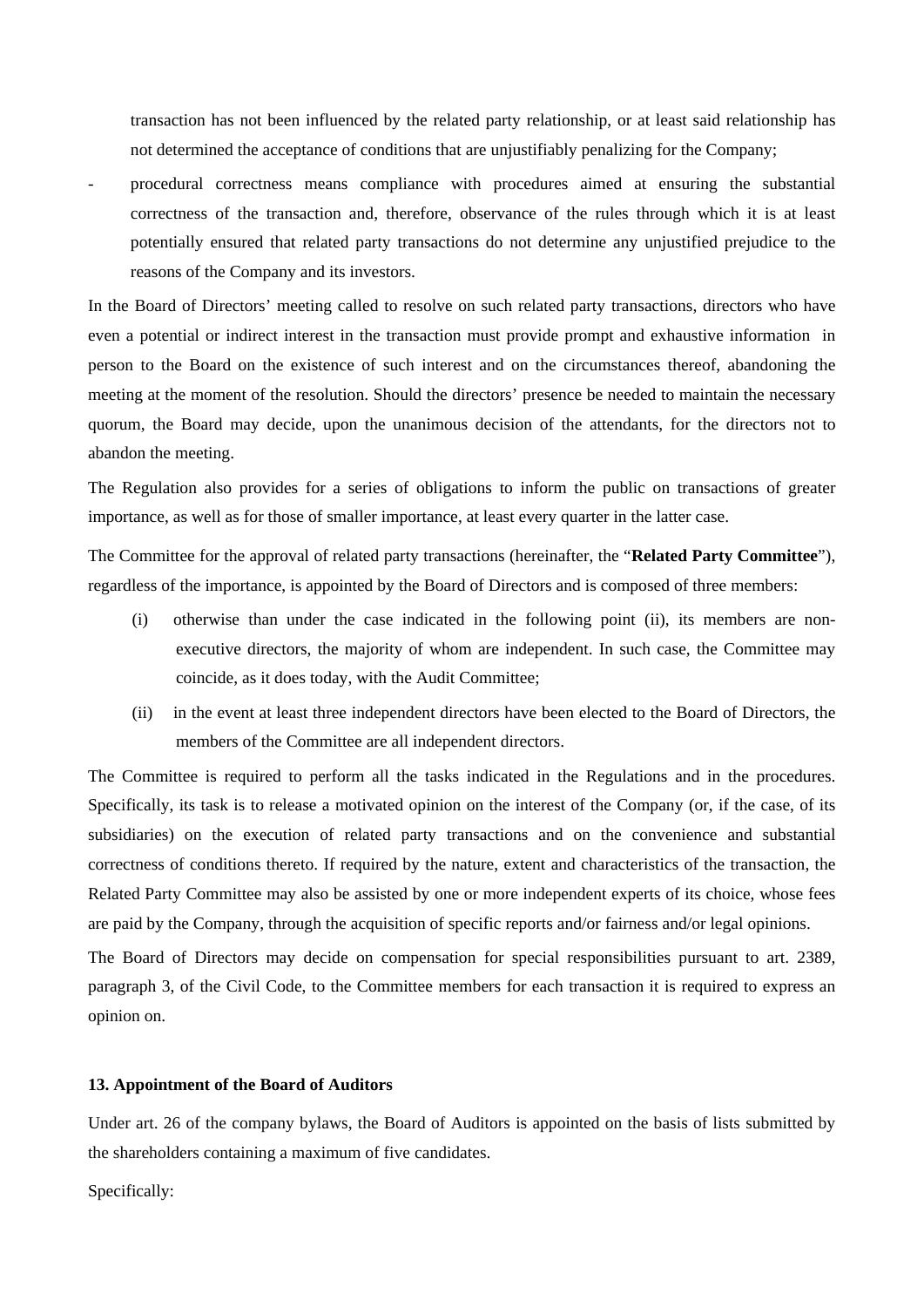- members of the Board of Auditors are appointed on the basis of lists that must be submitted at the registered office of the Company within 25 days prior to the Shareholders' Meeting called to decide on the appointment of the members of the Board of Auditors, made available to the public at the registered office, on [www.cairocommunication.it](http://www.cairocommunication.it/) and in accordance with the other procedures provided by law and the regulations, at least 21 days before the date of the Meeting. Upon expiry of the time limit of 25 days prior to the Meeting, in the event only one list has been submitted, or lists submitted by shareholders who are connected, pursuant to applicable provisions, lists may be submitted until the fourth day (as set forth in the bylaws) subsequent to such date. In this event, the foregoing 2.5% threshold (or other minimum amount set by prevailing laws) is reduced by half;
- lists admitted to the voting are those submitted by shareholders who, either individually or jointly with other shareholders, represent at least 2.5% of the shares entitled to vote in the ordinary meeting, or other minimum amount set by Consob. Ownership of the minimum stake required for the submission of lists is determined on the basis of the shares recorded in the name of the shareholder on the date the lists are filed with the Company; candidates holding the position of auditor in 5 (five) other listed companies (excluding their subsidiaries, although listed) or holding a number of positions exceeding the cumulative limit prescribed by law and by Consob, or failing to possess the requirements of integrity and professionalism established by prevailing laws, shall not appear in the lists. Each list shall be accompanied a) by information regarding the identity of the shareholders who have submitted the list, indicating total percentage of shares held, and by prescribed certification on ownership of the stake, which may be submitted also subsequent to filing, provided within the time limit set for publication of the lists; b) by a statement of the shareholders other than those who hold, also jointly, a controlling or relative majority interest, declaring they have no relationship of connection, pursuant to applicable provisions; c) by detailed information regarding the personal and professional qualifications of the candidates, and a statement with which each candidate accepts nomination and attests, under own responsibility, that there are no reasons for ineligibility or incompatibility with the position, and confirms possession of the requirements prescribed by law and the bylaws for the respective positions.
- the chairman of the board of auditors shall be the candidate indicated on top of the list that has received the second-highest number of votes. The bylaws do not provide for the appointment of more than one minority auditor, nor do they provide for the possibility of drawing a number of alternate auditors from the minority list to replace the minority member greater than the minimum required by Consob.
- should two or more lists reach a tie, the prevailing list shall be the list possessing the largest shareholding or, in the event of a tie, the highest number of shareholders.

### **14. The Board of Auditors (pursuant to art. 123 bis, paragraph 2, letter d), T.U.F.)**

The Shareholders' Meeting on 28 April 2008 appointed the Board of Auditors for a three-year period, until the approval of the financial statements as at 31 December 2010, on the basis of a list presented by the major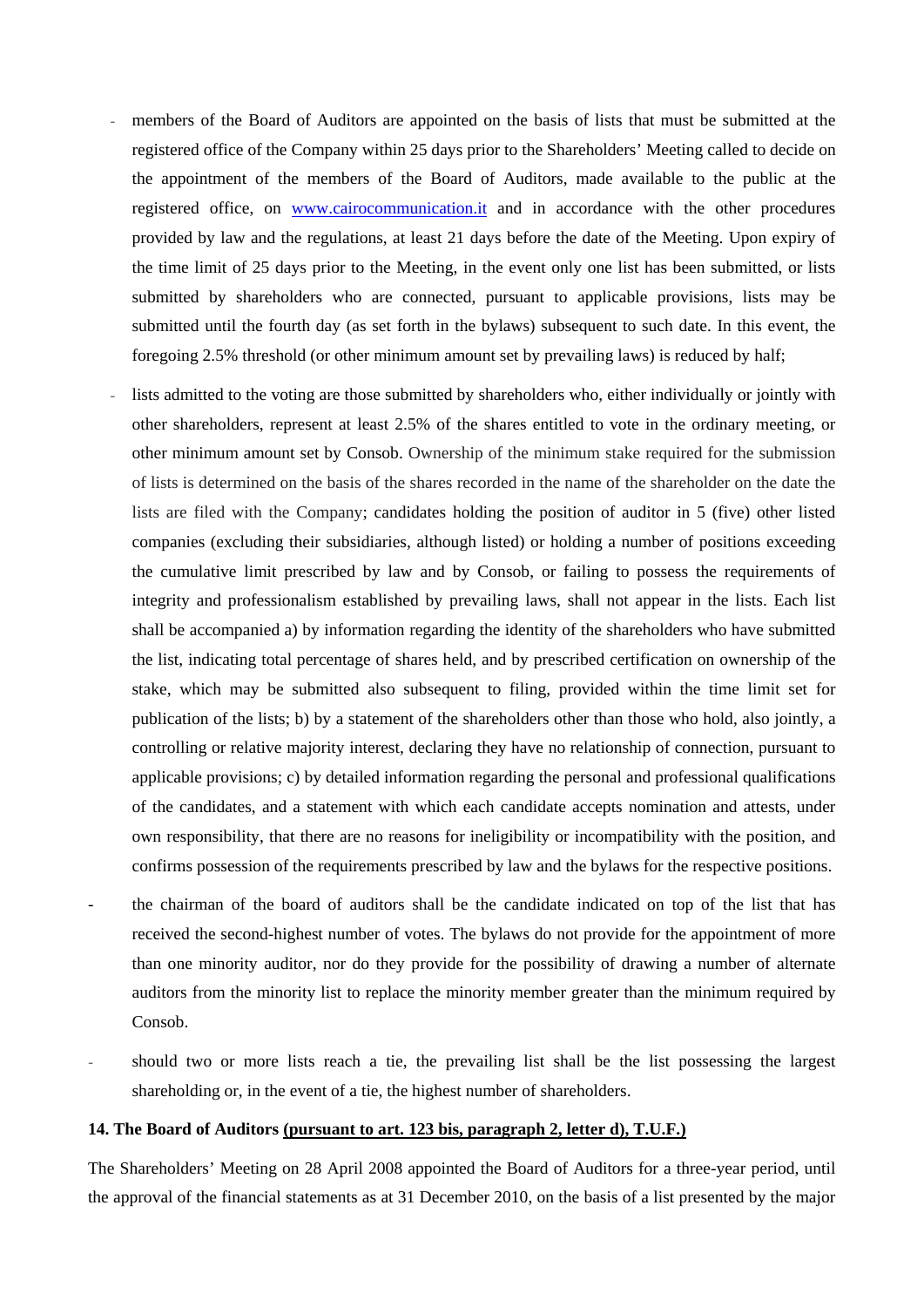shareholder, UT Communication S.p.A. The Board of Auditors comprises three statutory auditors, Mauro Sala (Chairman), Maria Pia Maspes and Marco Moroni, and two alternate auditors, Mario Danti and Ferdinando Ramponi, who have certified that they know of no relative cause of ineligibility or incompatibility, and that they meet the requirements for the position under current legislation.

| Post                                                                                                                                                       | <b>Members</b>     | Percentage of Board<br>meetings attended | Number of other<br>positions held* |  |
|------------------------------------------------------------------------------------------------------------------------------------------------------------|--------------------|------------------------------------------|------------------------------------|--|
| Chairman                                                                                                                                                   | Mauro Sala         | 100\%                                    |                                    |  |
| <b>Statutory auditor</b>                                                                                                                                   | Marco Moroni       | 100%                                     |                                    |  |
| <b>Statutory auditor</b>                                                                                                                                   | Maria Pia Maspes   | 100\%                                    |                                    |  |
| Alternate auditor                                                                                                                                          | Ferdinando Ramponi | N/A                                      |                                    |  |
| Alternate auditor                                                                                                                                          | Mario Danti        | N/A                                      |                                    |  |
|                                                                                                                                                            |                    |                                          |                                    |  |
| Meetings held during the year: 5                                                                                                                           |                    |                                          |                                    |  |
| Quorum required for the submission of lists by minority shareholders for the election of one or more<br>statutory members (pursuant to art. 148 TUF): 2.5% |                    |                                          |                                    |  |

*\* Number of directorships or auditor positions held in other companies listed on Italian regulated markets.* 

With the Shareholders' Meeting called to approve the financial statements as at 31 December 2010, the Board of Auditors concludes its mandate. The Meeting must, therefore, appoint the new Board.

In 2010, five meetings were held each lasting approximately 2 hours. Five meetings are scheduled for the current year, one already held.

The Board of Auditors assessed the independence of its members following their appointment and on an annual basis, adopting the criteria provided by the Corporate Governance Code with reference to the independence of directors. Regarding specifically the position of dott. Mauro Sala, the Board of Auditors applying in its evaluation the criteria prescribed by the Corporate Governance Code referring to the independence of directors - disregarded application criterion 3.C.1, letter (e), of the Code (non-independence for a director of the Issuer who has held the post for more than 9 years in the last 12 years).

The Board of Auditors, given the non-binding nature of the application criteria of the Code for the purposes of attributing the requirements of independence, in consideration of:

- (i) the absence of relations (financial or other) differing from the position also held in the board of auditors of several subsidiaries and of the controlling company UT Communications S.p.A. between dott. Mauro Sala, on the one side, and the Issuer, as well as the companies belonging to the same group and the controlling partner, on the other, and
- (ii) the acknowledged professional qualities of the auditor in question, a renowned professional with a solid background, such as to rule out that his independence has been undermined by the recurrence of compensation received as auditor

confirmed the persistence of the requirement of independence of the foregoing auditor in 2010, opting for non-application of the application criterion 3.C.1, letter (e) of the Corporate Governance Code. The Board deems that such conclusion also protects the interests of the Issuer to still avail itself of the auditor's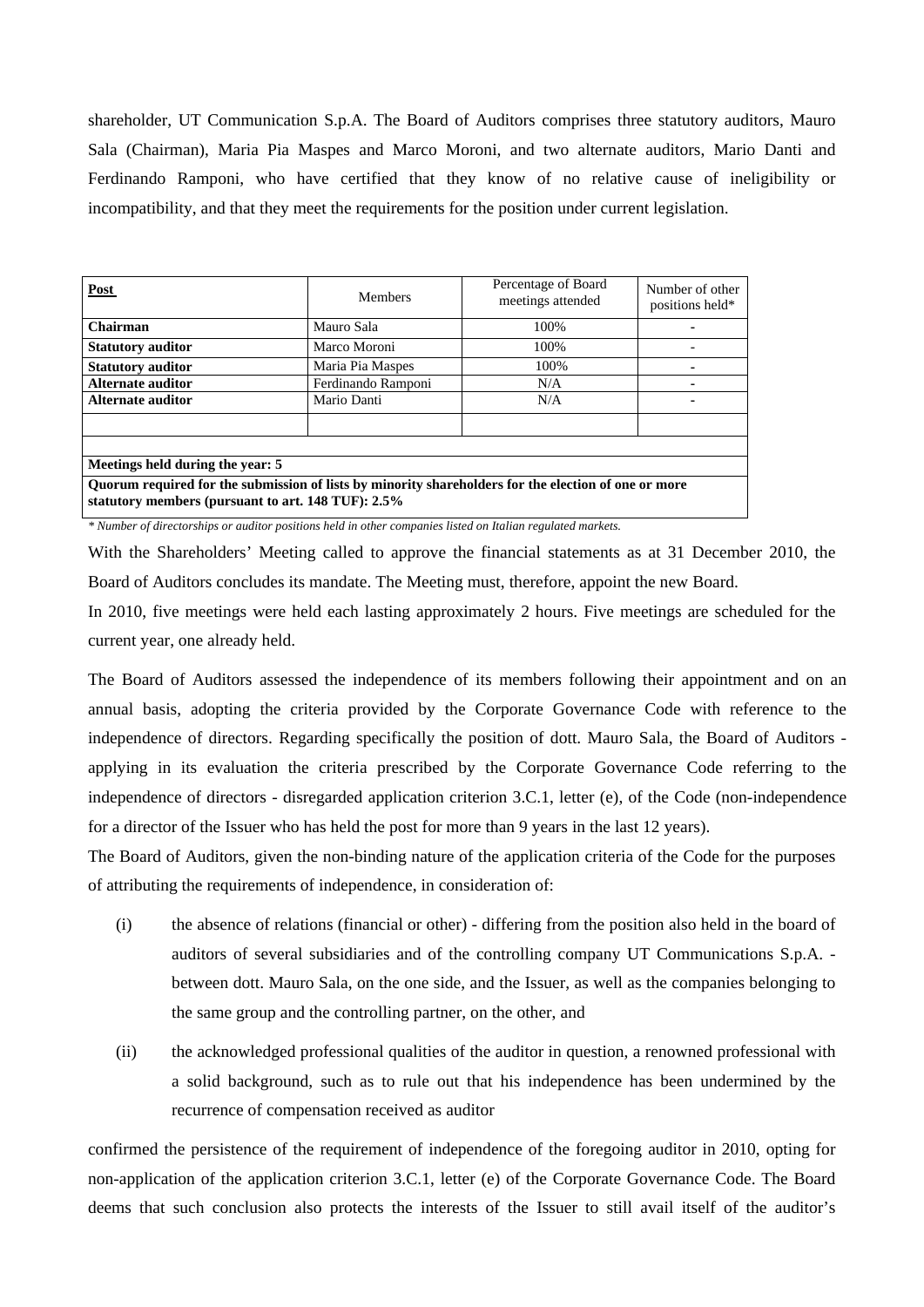professional qualities, specific experience and deep knowledge of the Company's inner workings, gained during his tenure in the Board of Auditors.

The Board of Auditors also oversaw the independence of the Audit Firm, verifying the respect of relevant regulatory requirements in terms of the nature and overall service provided other than the audit services provided to the Company and its subsidiaries by the same Audit Firm and the organizations forming part of its network.

In the performance of its duties, the Board of Auditors coordinated its activities with the internal audit manager and with the Audit Committee.

#### **15. Investor Relations**

Cairo Communication has set up an appropriate section in its website, which is easy to find and easily accessible, in which all important company information of interest to shareholders is made available.

To put a communication flow in place with the general body of shareholders, also taking account of the size of the Group, an appropriate "investor relations" function has been set up, managed by Mario Cargnelutti, who is supported by top management, particularly in relation to dealings with institutional investors.

#### **16. Shareholders' Meetings**

The functioning of the Shareholders' Meeting, its main powers, shareholders' rights and terms of their exercise are those prescribed by the provisions of law and regulations applicable, as recently amended by Legislative Decree 27/2010 regarding shareholders' rights.

Shareholders' attendance of meetings and their representation is governed by the provisions of law and the regulations. Art 12 of the bylaws states as follows: "S*hareholders' attendance of meetings and their representation is governed by the provisions of law and the regulations. In particular, shareholders authorized to cast a vote may send notice by electronic means of the proxies issued pursuant to the prevailing laws, by accessing a specific section on the Company's website according to the procedures to be indicated in the notice of call of shareholders' meetings*".

Considering the current number of participants at Cairo Communication S.p.A. ordinary and extraordinary meetings, which has never posed any risk to the rights of expression of any member in relation to matters discussed, no regulations relating to the orderly and functional operation of the Meetings have been proposed for the approval of the Shareholders' Meeting.

Shareholders' Meetings are an opportunity for information regarding the Issuer to be communicated to shareholders, as part of the code of practice relating to privileged information. In particular, at Shareholders' Meetings, the Board of Directors reports on activities completed and planned, and ensures that shareholders have appropriate information on all topics required in order to make decisions at the meeting with full knowledge of the facts.